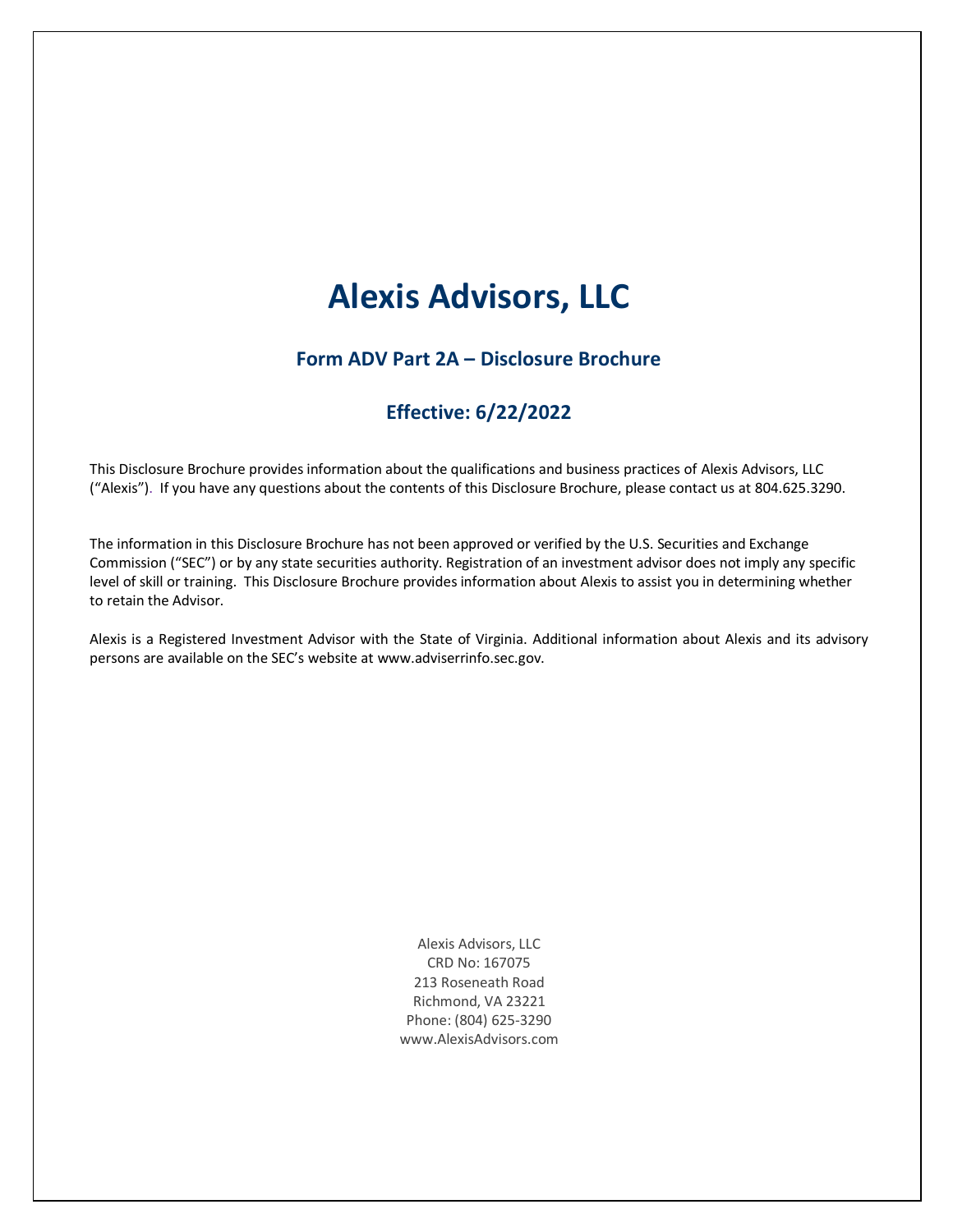## **Item 2 – Material Changes**

Form ADV 2 is divided into two parts: *Part 2A (the "Disclosure Brochure") and Part 2B (the "Brochure Supplement")*. The Disclosure Brochure provides information about a variety of topics relating to an Advisor's business practices and conflicts of interest. The Brochure Supplement provides information about advisory personnel of Alexis.

Alexis believes that communication and transparency are the foundation of our relationship and continually strive to provide our Clients with the complete and accurate information at all times. We encourage all current and prospective Clients to read this Disclosure Brochure and discuss any questions they may have.

#### Material Changes

This document represents the 2022 other than annual amendment, submitted June 22, 2022 Material corrections include:

• Office Location Change and Updated Mailing Address: Mail: P.O. Box 7013, Richmond, VA 23221

Physical Location: 213 Roseneath Road, Richmond, VA 23221

#### Future Changes

From time to time, we may amend this Disclosure Brochure to reflect changes in our business practices, changes in regulations and routine annual updates as required by the securities regulators. This complete Disclosure Brochure or a Summary of Material Changes shall be provided to each Client annually and if a material change occurs in the business practices of Alexis.

At any time, you may view the current Disclosure Brochure on-line at the SEC's Investment Adviser Public Disclosure website at https://adviserinfo.sec.gov.

To review the firm information for Alexis:

- Click **Investment Advisor Search** in the left navigation menu.
- Select the option for **Investment Advisor Firm** and enter **167075** (our firm's CRD number) in the field labeled "Firm IARD/CRD Number".
- This will provide access to Form ADV Part 1 and Part 2.
- Item 11 of the ADV Part 1 lists legal and disciplinary questions regarding the Advisor.
- In the left navigation menu, Form ADV Part 2 is located near the bottom.

You may also request a copy of this Disclosure Brochure at any time, by contacting us at (804) 665-1036.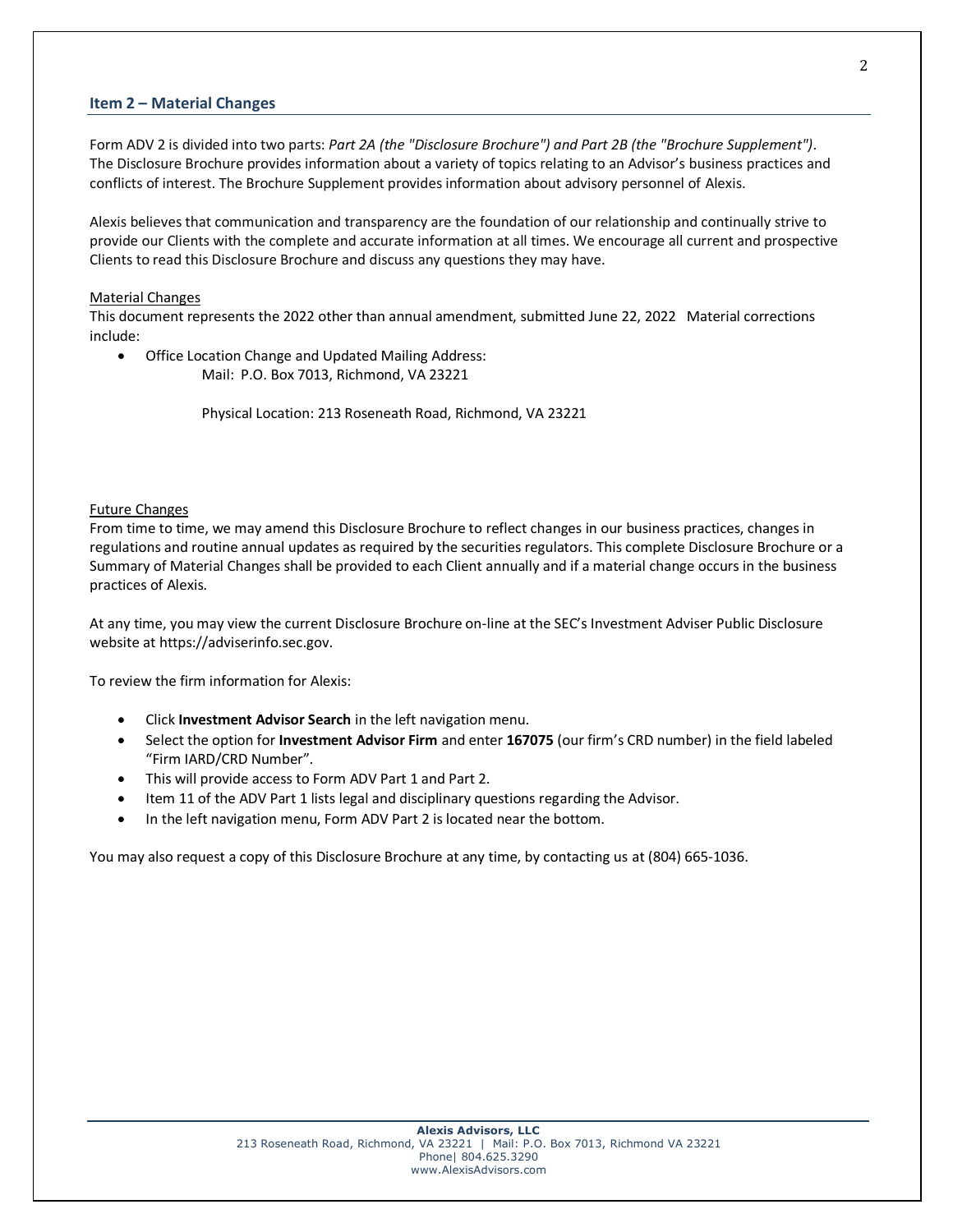## **Item 3 – Table of Contents**

## **Form ADV Part 2A**

| Item 11 - Code of Ethics, Participation or Interest in Client Transactions & Personal Trading 13 |  |
|--------------------------------------------------------------------------------------------------|--|
|                                                                                                  |  |
|                                                                                                  |  |
|                                                                                                  |  |
|                                                                                                  |  |
|                                                                                                  |  |
|                                                                                                  |  |
|                                                                                                  |  |
|                                                                                                  |  |
|                                                                                                  |  |

## **Form ADV Part 2 B**

| Item 2 – Educational Background & Business Experience |  |
|-------------------------------------------------------|--|
| Item 3 - Disciplinary Information                     |  |
| Item 4 – Other Business Activities                    |  |
| Item 5 - Additional Compensation                      |  |
|                                                       |  |
| Item 2 – Educational Background & Business Experience |  |
| Item 3 - Disciplinary Information                     |  |
| Item 4 – Other Business Activities                    |  |

Item 5 – Additional Compensation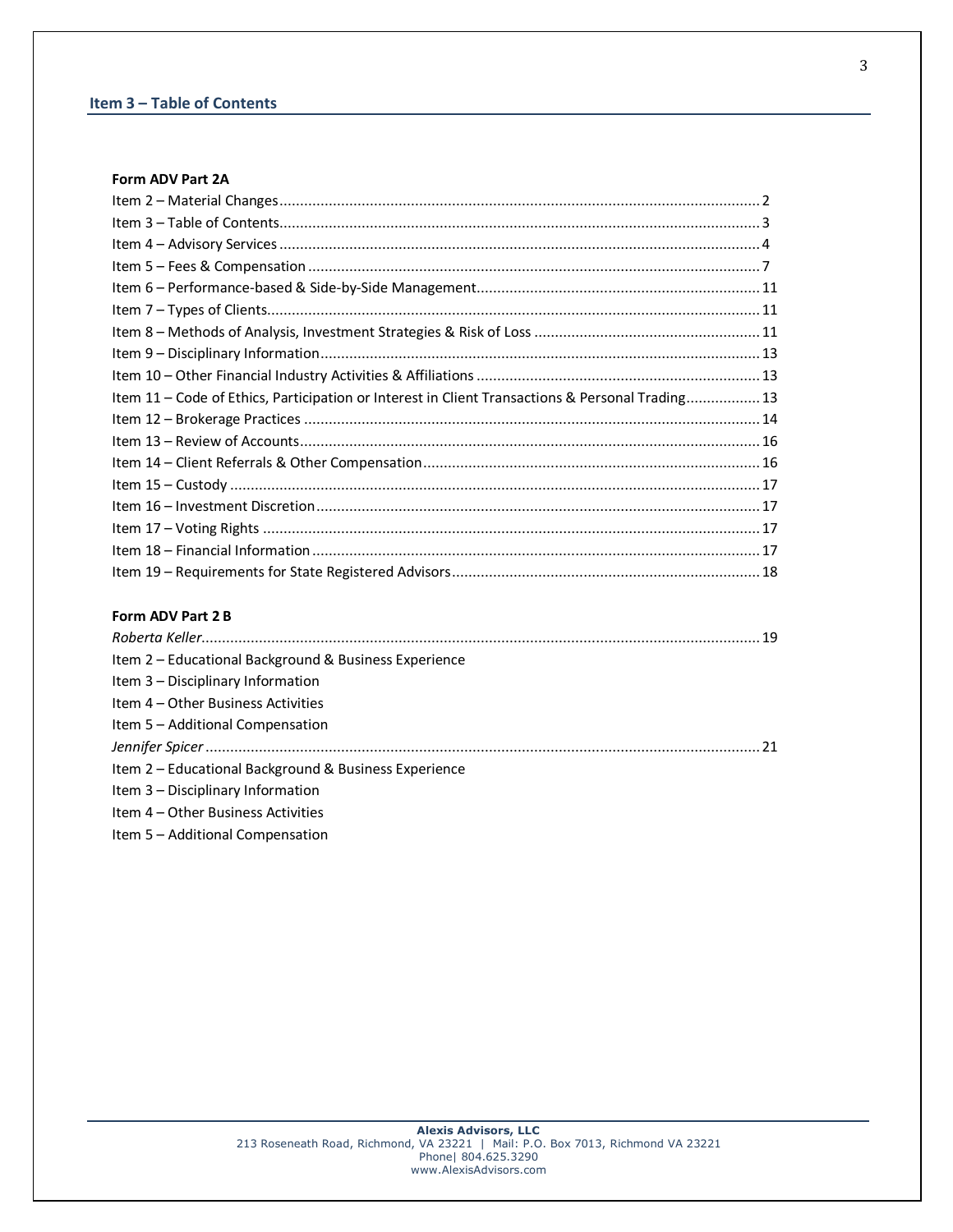#### **Item 4 – Advisory Services**

#### **A. Firm Information**

Alexis Advisors, LLC ("Alexis" or the "Advisor") is a Registered Investment Advisor with the Commonwealth of Virginia. Alexis was founded in March, 2013 and is organized as a Limited Liability Company (LLC) under the laws of the Commonwealth of Virginia. The firm offers a variety of advisory services, including financial planning, investment management and wealth management. Alexis Advisors designs and implements an investment plan aimed at achieving a client's financial goals and objectives.

Alexis is owned and operated by Roberta Keller, founder and Chief Executive Officer. This Disclosure Brochure provides information regarding the qualifications, business practices, and the advisory services provided by Alexis.

#### **B. Investment & Wealth Management Services**

The Firm generally provides clients with wealth management services, which may include financial planning, discretionary portfolio management and financial coaching.

#### Financial Planning & Financial Coaching Services

Alexis Advisors offers financial planning services to individuals and families. Generally, such financial planning services involve rendering a financial consultation for clients based on the Client's financial goals and objectives. This planning or consultation may encompass one or more areas of need, including, but not limited to investment planning, retirement planning, personal savings, education savings, debt reduction, and other areas of a Clients' financial situation. A financial plan or a financial consultation usually includes recommendations for a course of action to be taken by the Client. For example, recommendations may be made that the Client start or revise their investment programs, make adjustments to the allocations in their investment accounts, commence or alter retirement savings, establish education savings and/or charitable giving programs. Such plans are typically completed within six months of contract date, assuming all information and documents requested are provided promptly. Additionally, Alexis may also refer Clients to an accountant, attorney or other specialists, as appropriate for their unique situation.

The Advisor has the option to charge separately for financial planning services, or include these services in the investment advisory fee, if applicable. The Advisor typically charges for financial planning services if assets managed are less than \$500,000, but this is solely at the discretion of the Advisor. If the financial planning services are included in the investment advisory fee, no separate written financial planning agreement is required. If the financial planning services fee is not included in the investment advisory fee, a separate written financial planning agreement is required, stipulating costs and target completion dates.

Alexis offers Financial Coaching to Clients not yet in need of a full financial plan. We provide regular one-on-one sessions in order to coach financial performance improvements to meet goals mutually set by us (the coach) and client. Our coaching is educational in nature, and is intended to assist the client understand the basics of personal finance and help develop and maintain healthy financial habits.

Financial Planning, Financial Coaching and Consulting recommendations may pose a potential conflict between the interests of the Advisor and the interests of the Client. Clients are not obligated to implement any recommendations made by the Advisor or maintain an ongoing relationship with the Advisor. If the Client elects to act on any of the recommendations made by the Advisor, the Client is under no obligation to affect the transaction through the Advisor.

#### Portfolio Management

Alexis specializes in domestic, international equity and fixed income portfolio management for individual investors, institutional clients, and company retirement plans and its participants (each referred to as a "Client"). We believe in applying an intentional, disciplined, risk-managed and closely monitored investment management approach that is designed to meet to our Clients' constantly changing investment needs.

Alexis provides investment advisory solutions for its Clients through continuous personal contact and interaction, while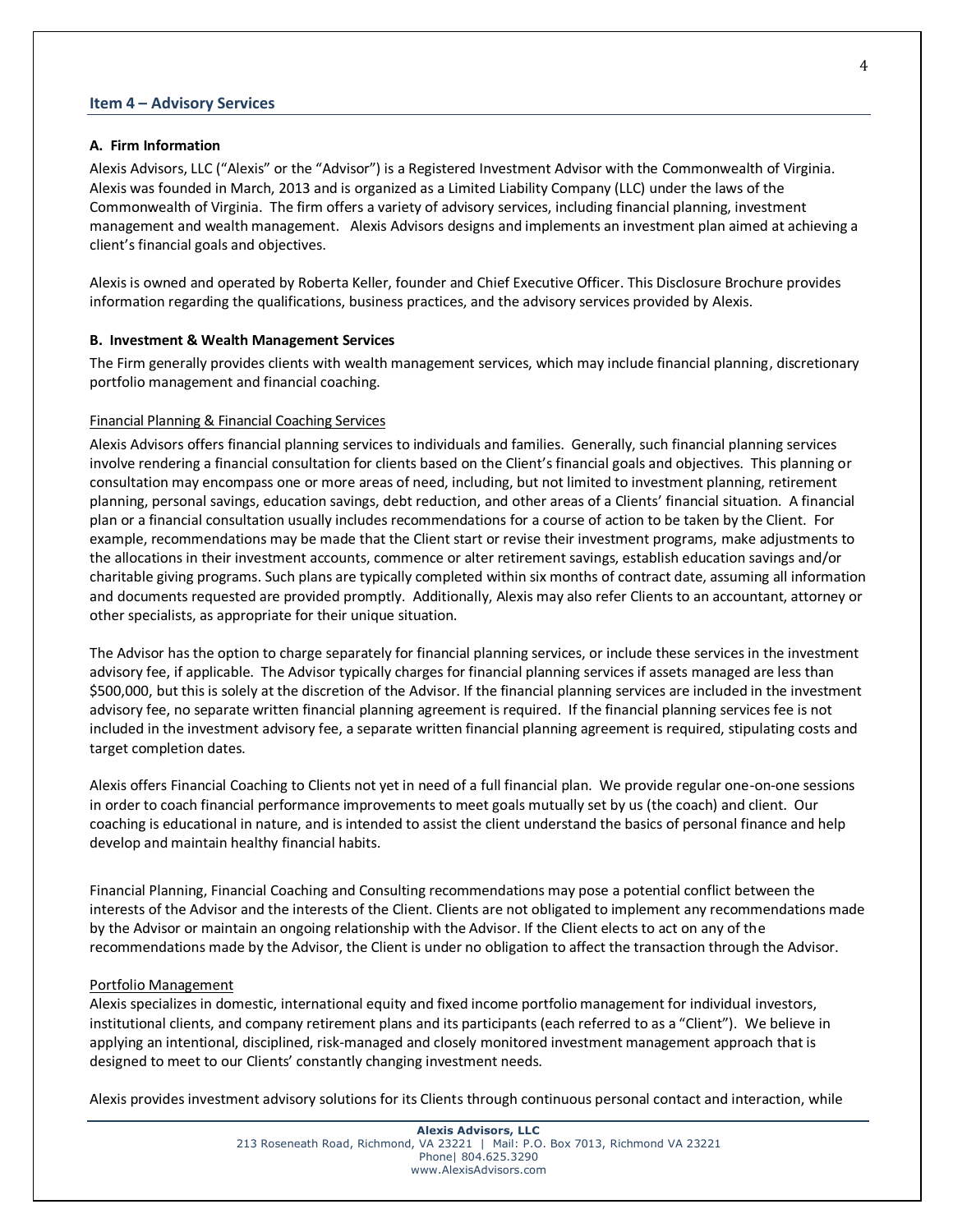providing discretionary investment management and consulting services. Alexis works with each Client to understand their financial circumstances, and identify their investment goals, objectives and risk tolerance to guide portfolio allocations. Alexis' investment management approach includes a combination of fundamental analysis, quantitative and technical analysis, as well as a degree of analysis pertaining to the environmental, social and governance (ESG) practices of the Exchange Traded Funds (ETFs) in which we invest. We strive to offer an objective, disciplined investment approach, with a focus on risk control disciplines and repeatable processes, while being intentional about investment choices.

Alexis seeks to distinguish itself in the following areas:

- *Disciplined Processes* We strive to adhere to processes that enable us to focus on each client's financial objectives, with a mutually understood risk tolerance. We seek to apply a disciplined process with respect to client interactions, business processes and investment management.
- *Risk Management* We seek to manage each client account based on specific goals and objectives including safety, liquidity, income, tax sensitivity, total return and risk expectations. Our investment approach may include elements of Strategic Asset Allocation, Modern Portfolio Theory, and Tactical Investment Management, with a focus on risk management and capital preservation.
- *Socially Responsible Investing* Socially Responsible Investing (SRI), also known as sustainable, socially conscious, green, or ethical investing, is an investment strategy that takes into account both financial return and social impact. The Environmental, Social and Governance (ESG) criteria is the set of standards that socially conscious investors use to screen their investments. ESG criteria assess such things as waste and pollution policies, employment practices, and board engagement practices.

We assess each stock, ETF and mutual fund used in our portfolios. We utilize Morningstar's sustainability rating system for our ETF and mutual fund analysis, and CSR Hub for our stock analysis. We believe that being intentional about our investment selection is important, recognizing that we need to balance this with our fiduciary responsibility. Therefor our portfolios seek to offer a degree of corporate social responsibility, but not to the detriment of enabling us to support clients in meeting their financial goals.

- *Certified B Corp.* Alexis Advisors became a Certified B Corp in 2016. B Corps are for-profit companies certified by the nonprofit, B Lab, to meet rigorous standards of social and environmental performance, accountability, and transparency. Today, there is a growing community of more than 4,855 Certified B Corps from over 79 countries and over 153 industries working together toward 1 unifying goal: to redefine success in business.
- *Education* As a fee-only Registered Investment Advisor, we seek to educate investors on the importance of developing a financial plan, the fundamentals of investment management, the importance of sound risk management, including various approaches to managing market risk.

Alexis evaluates and selects investments for inclusion in portfolios only after applying a rigorous due diligence process: for those portfolios that include individual stocks, we perform thorough fundamental analysis on each company ranging from profitability and revenue growth, debt levels, and potential for future growth; when assessing an ETFs/ETNs, we assess liquidity and expense ratios; and when purchasing a mutual fund, it is typically only in the case of meeting a specific portfolio goal that cannot be met by investing in an ETF.

Our portfolio strategies are a combination of fundamental, strategic and tactical decision-making. Some portfolios are designed to hold positions for longer time-frames, while others take a more tactical, active approach. Alexis seeks to offer Clients access to broad diversification among asset classes to provide global exposure to equities, fixed income (depending on the prevailing interest rate environment), and alternative asset classes. On a limited basis, the Firm may utilize real estate investment trusts ("REITs") and commodity ETFs in our portfolios.

Stocks and ETFs are screened through an ESG lens, but not all investments included in our portfolios are sustainablyfocused. For those clients who seek an increased ESG focus, we may allocate these clients to independent investment managers ("Independent Managers.") For those interested in investments which strive for the highest level of positive social impact, we offer access to Green Alpha Advisors' equity portfolios. The Client may request specific securities not included in our portfolios; it's at the discretion of the Advisor as to whether we agree to hold these securities.

Where appropriate, the Firm may also provide advice about legacy positions or other investments held in client accounts.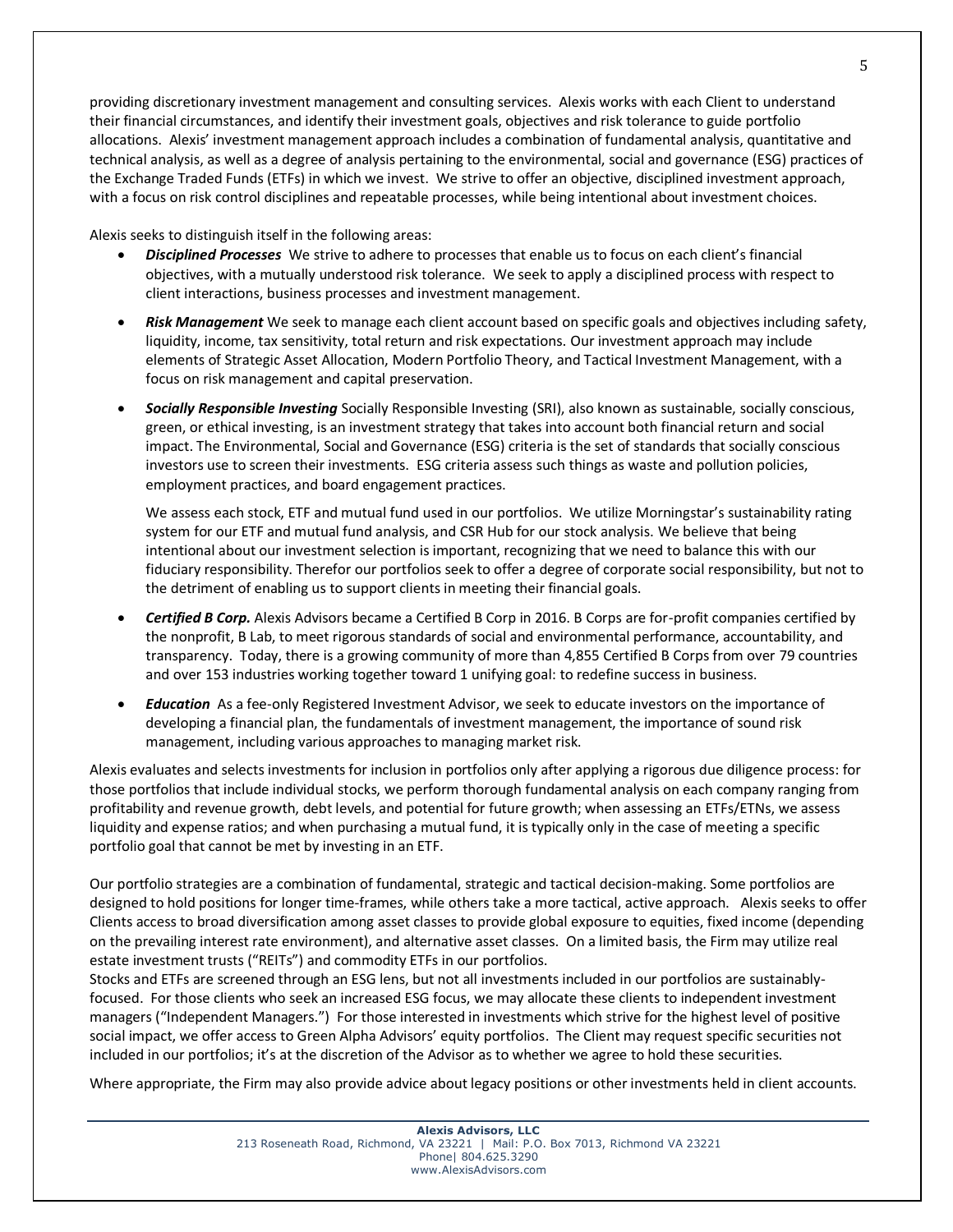Clients may also engage Alexis Advisors to manage and/or advise on certain investment products that are not maintained at their primary custodian, such as variable annuity life insurance and assets held in employer sponsored retirement plans. In these situations, the Firm directs or recommends the allocation of client assets among the various investment options available. These assets are generally maintained at the underwriting insurance company or the custodian designated by the products providers.

### Clarifying Investment Objectives

Prior to rendering investment advisory services, Alexis will ascertain, in conjunction with the Client, the Client's financial situation, risk tolerance, and investment objective[s].

Allocations to the variuos model portfolios are designed to meet the goals, objectives, and circumstances agreed to by the Client. Allocations are based on an individual's risk tolerance, income needs, tax sensitivities, and social impact goals, if applicable. Depending on this analysis, we may recommend allocations to individual bonds. Each Client has the opportunity to place reasonable restrictions on the types of investments to be held in their respective portfolio, subject to acceptance by the Advisor. Additionally, while ultimately at the Client's discretion, Alexis seeks to review client portfolio allocations at minimum on an annual basis to assess potential changing circumstances.

Alexis provides investment advisory services and portfolio management services and does not provide securities custodial or other administrative services. At no time will Alexis accept or maintain custody of a Client's funds or securities. All Client assets are managed within their designated brokerage account or pension account, pursuant to the Client Investment Advisory Agreement.

### Use of Independent Managers

Alexis Advisors may select Independent Managers to manage a portion of its clients' assets. We utilized independent money managers that have a proven track record of more than 10 years. The agreement with these Independent Managers is between Alexis Advisors and the Manager.

The Firm evaluates a variety of information about Independent Managers, which may include the Independent Manager's disclosure documents, material supplied by the Independent Managers, and other third-party analysis, if available. The Firm monitors performance of the Independent Managers, as well as the performance of those accounts allocated to the Independent Manager's strategies.

## Company Retirement Account Consulting & Advising Services

Alexis offers company retirement account consulting services as a 3(21) advisor. These services include employee education sessions, review of fund line-up, and one-on-one employee advising services. Fees are paid by the sponsor/company.

## **C. Client Account Management**

Prior to engaging Alexis to provide investment advisory services, each Client is required to enter into an Investment Advisory Agreement with the Advisor that defines the terms, conditions, authority and responsibilities of the Advisor and the Client. These services may include:

• *Establishing an Investment Policy Statement (IPS)* Alexis, in conjunction with the Client, will complete a suitability and risk tolerance questionnaire. An Investment Policy Statement will be created based on answers provided on this questionnaire, in combination with client discussion regarding their overall goals and objectives, and views on risk of loss. The IPS will include specific information on the Client's stated goals, time horizon for achieving the goals, general information on Alexis Advisor's investment strategies, Client risk tolerance and any restrictions imposed by the Client.

#### • *Portfolio Allocation & Implementation*

Allocations are designed to meet the stated goals of the client, and the varying client objectives including but not limited to capital appreciation, capital preservation, income generation, tax mitigation.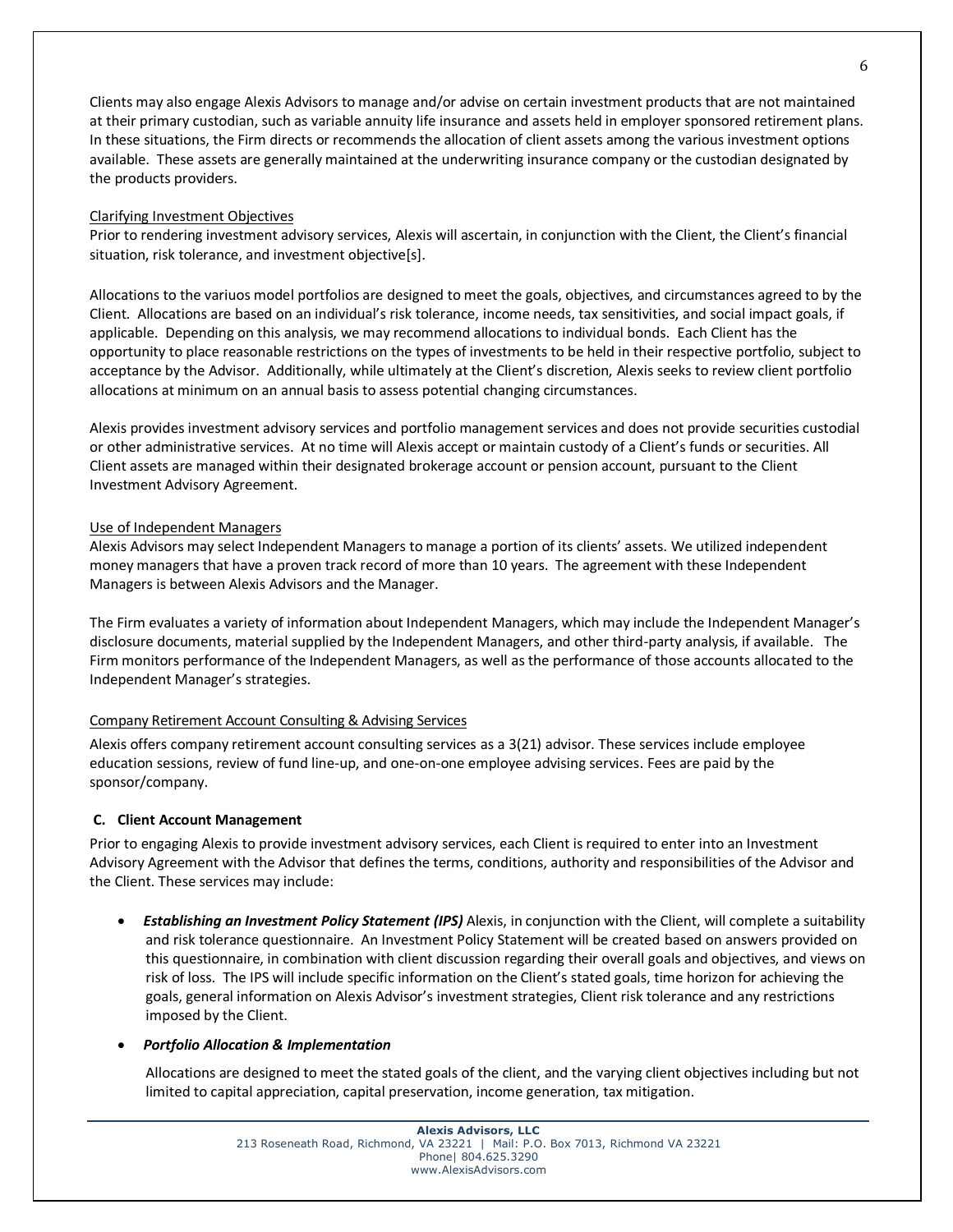- o **Allocation to Alexis Advisor's Portfolios** Alexis will develop allocations to Alexis' proprietary portfolios. Alexis Advisors is responsible for making all investment selection and implementation decisions.
- o **Allocation to Independent Managers** Alexis will develop allocations to portfolios where security selection is performed by an Independent Manager. Per the above, Alexis Advisors is responsible for vetting the Independent Manager and review of the portfolio's holdings and performance.
- *Investment Management and Supervision* Alexis will provide investment management and ongoing oversight of the Client's portfolio(s) by implementing a combination of strategic and tactical investment decision-making, with allocations to an individual portfolio or to a group of model portfolios.

### **D. Wrap Fee Programs**

Alexis does not manage or place Client assets into a wrap fee program. Investment management services are provided directly by Alexis.

## **E. Assets under Management**

As of 3/28/22 Alexis Advisors had 155 discretionary investment advisory clients, 229 accounts, and approximately \$42.560 million assets under management. All assets are managed on a discretionary basis. The 229 accounts include: 1 non-profit accounts; 1 business accounts; 8 high-net worth individuals/families, 3 annuity accounts. Updated information may be requested at any time by contacting the Advisor.

## **Item 5 – Fees and Compensation**

The following paragraphs detail the fee structure and compensation methodology for services rendered. Each Client shall sign an Investment Advisory Agreement, and/or a Financial Planning Agreement if applicable, that details the responsibilities of Alexis and the Client.

Alexis is compensated for its advisory services by charging a fee based on the net market value of a Client's Account. Alexis reserves the right, in its sole discretion, to negotiate, or reduce the advisory fee for certain Client Accounts for any period of time determined by the Advisor. In addition, Alexis may reduce or waive its fees for the Accounts of some Clients without notice to, or fee adjustment for, other Clients.

## **A. Services**

Alexis is a "fee only" investment advisor, and other than its advisory fee described above, neither the firm nor its employees receive or accept any direct or indirect compensation related to investments that are purchased or sold for Client accounts. This means that Clients will not be sold products or services that create additional fees or compensation to benefit Alexis or its employees or its affiliates other than those described in this Brochure.

#### Investment Advisory & Portfolio Management Services

Alexis Advisors offer investment advisory and portfolio management services to individuals and institutional investors.

In accounts managed by the Client's Custodian of choice, Investment Advisory Fees are primarily paid quartelry in arrears pursuant to the terms of the Investment Advisory Agreement. Investment Advisory Fees are based on the average daily balance of the market value of assets under management over the preceding quarter or on the value of the account at the end of the quarter. In some instances, where the Advisor is offering investment recommendations for a Client's company retirement account, we will charge an advising fee. Fees are invoiced quarterly in in arrears based on an hourly rate for said services. At no time will Alexis accept or maintain custody of a Client's funds or securities. All Client assets are managed within their designated brokerage account, pursuant to the Client Investment Advisory Agreement. Investment Advisory services may be offered at the rate listed in section below (5/B).

Clients may engage the Advisor to review investment allocations for a Client's company retirement account. All Client assets are maintained within their designated employer brokerage account or pension account, pursuant to the Client Advisory Agreement, with Alexis Advisors providing guidance on investment allocations, but executed by the Client. Advising services may be offered at the rate listed in section below (5/B).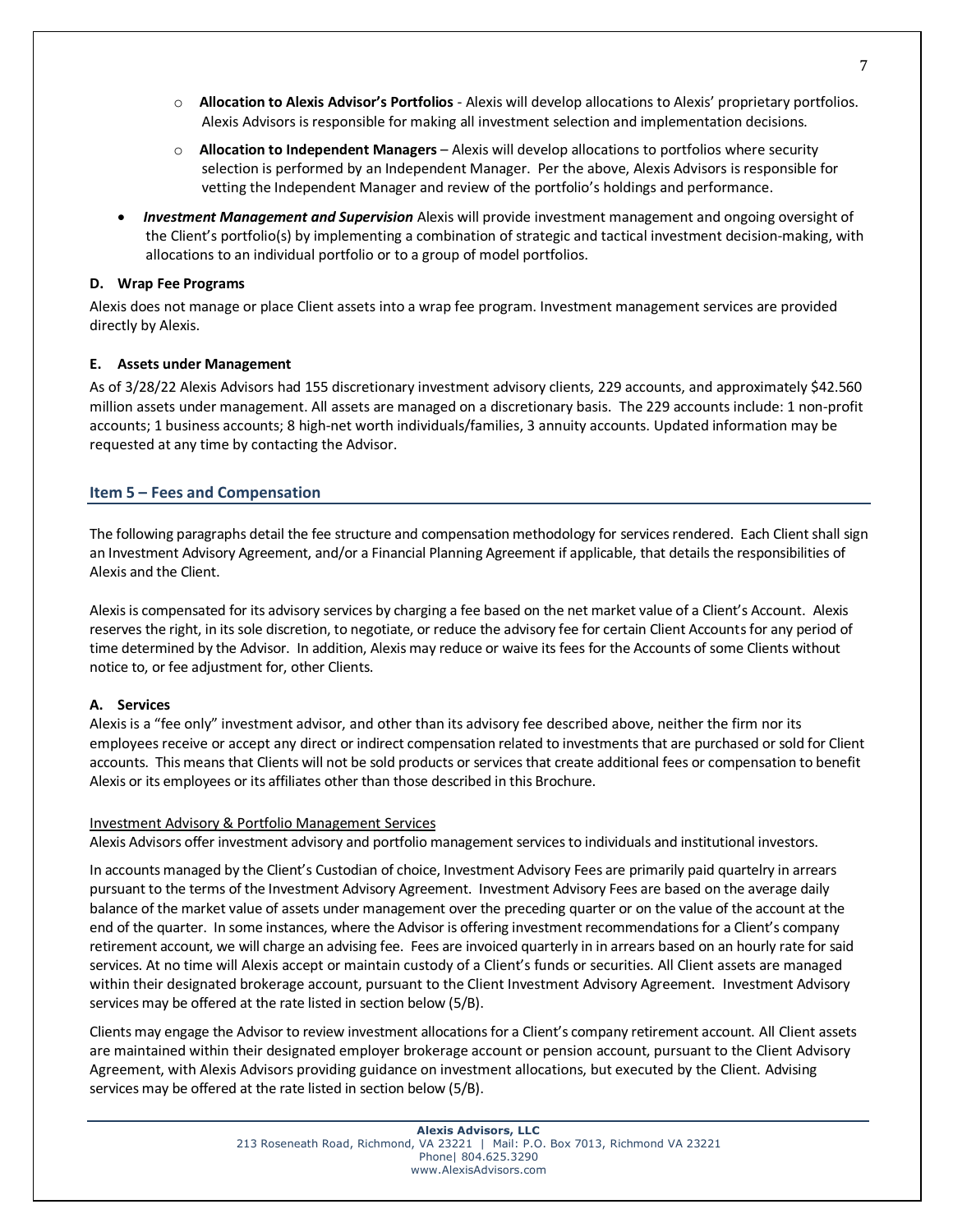#### Financial Planning Services

Financial Planning services may be included with investment advisory services and is at the discretion of the Advisor. Otherwise, financial planning services may be offered independently of investment advisory services at the rate listed in section below (5/B).

## Financial Coaching Services

Financial Coaching services may be included with investment advisory services and is at the discretion of the Advisor. Otherwise, financial coaching services may be offered independently of investment advisory services at the rate listed in section below (5/B).

## Company Retirement Consulting & Employee Advising Services

Alexis offers company retirement account consulting services as a 3(21) advisor. These services include employee education sessions, review of fund line-up, and one-on-one employee advising services. Fees are typically paid by the plan sponsor/employer. A separate advising agreement is signed with the employee to clarify terms of service. Services are offered at an hourly rate, at the rate listed in section (5/B).

#### 401(k) Plan Services

Alexis Advisors offers 401(k) plan services for plans of \$1m or greater. The firm may offer its proprietary portfolios as part of the offering. If the Advisor offers its portfolios, the Advisor does not participate or receive any portion of the fund fees. Services are offered based on assets under management, at the rate listed in section (5/B).

#### Independent Managers

For portfolios that hold specific individual stocks and notes, we engage Independent Managers to implement the security selection in each portfolio. The fees for these portfolios and stategies may be slighly higher than an investment in an ETF, but comperable to a socially responsible mutual fund. Fees and expenses for Independent Managers are disclosed as part of our process.

#### **B. Fee Billing**

Alexis offers several fee options and approaches for its investment advisory services, based on the type of account being managed and/or the circumstances of the Client, with a minimum annual fee of \$250.

#### Investment Advisory & Portfolio Management Services

Investment advisory fees are negotiable, and at the discretion of the Advisor. Alexis may, at its discretion, offer a tiered fee structure or flat fee, and may choose to apply the fee on a per account basis, or group a number of accounts under a fee structure. Our most commonly used fee structure is a declining tiered fee structure starting at 1.0% on the first \$500,000; we offer other fee structures to fit the client circumstances, and at the discretion of the Advisor.

For individual/family and institutional clients, fees generated by the Client's Custodian of choice, investment advisory fees are automatically deducted from the Client Account by the Custodian. The amount due is calculated by applying the annual rate, divided by four (4), times the average daily balance of the account during the preceding quarter or the value of the account at the end of the quarter. If a client has multiple accounts at a single Custodian, the Advisor has the option to apply the fee across multiple accounts. Clients will be provided with a statement, at least quarterly, from the Custodian reflecting deduction of the investment advisory fee, as well as the methodology used to calculate the fee. The advisor also provides the Client with a separate report itemizing the advisory fees paid in the prior quarter, the calculation period covered, and the account value and methodology used to calculate the fee.

For those accounts that include portfolios where security selection is managed by an Independent Manager, the fee calculation approach is the same as with our proprietary portfolios: the amount due is calculated by applying the annual rate, divided by four (4), times the average daily balance of the portfolio during the preceding quarter. Fees are paid by the client to Alexis Advisor's fee account with the custodian, and then Alexis Advisors calculates the amount to be paid to the Independent Manager. At no time does the client pay the Independent Manager directly. Fees charged by other Investment Managers for investment selection may also affect Clients.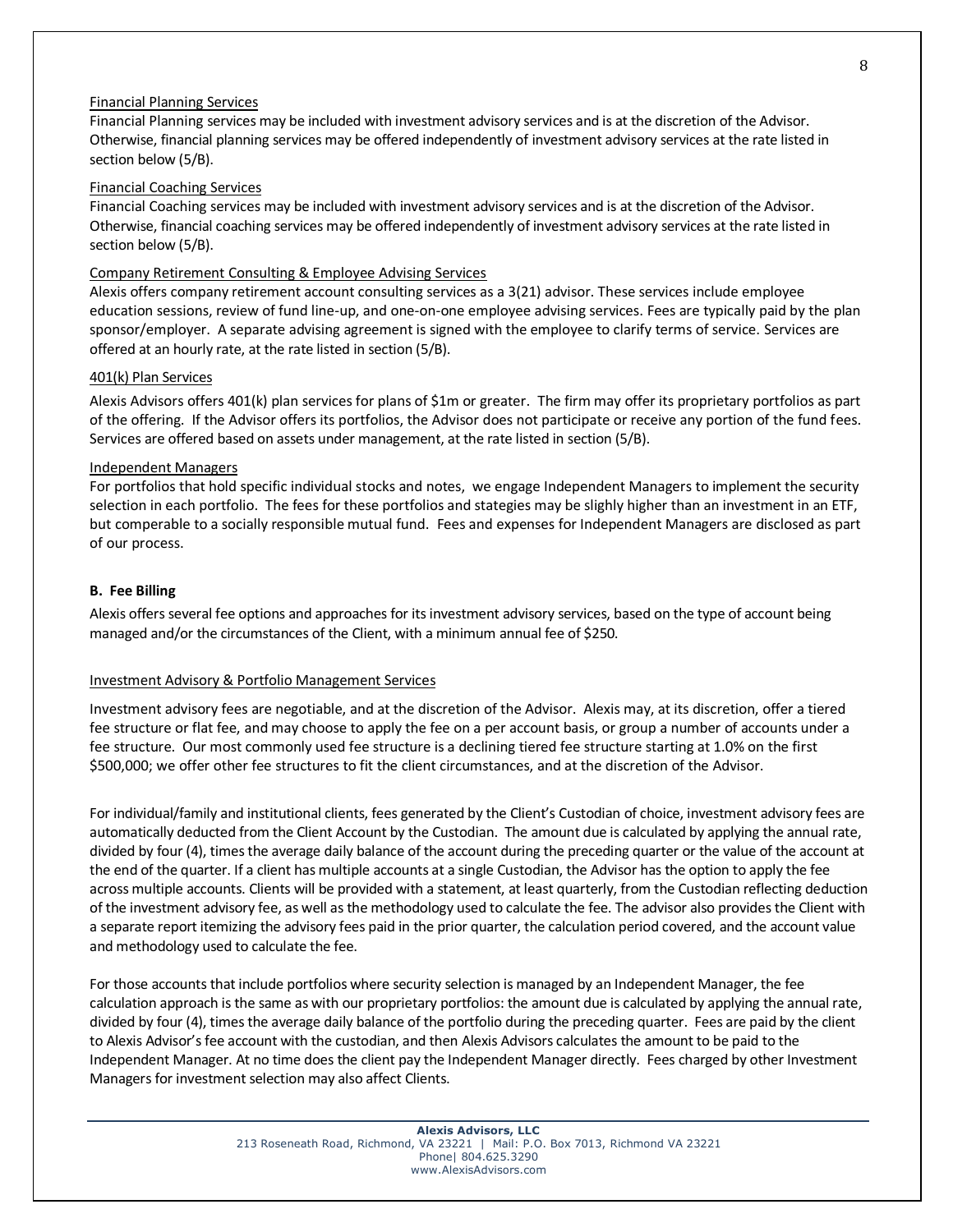Clients have the option to pay advisory fees directly by check or to have fees deducted quarterly from their managed accounts. This latter option may not apply to a company retirement account as company plan sponsor may not allow fees to be withdrawn directly from client account. In such cases, fees may be paid by check, credit card, from another Alexis account managed by the Client's Custodian, or a combination thereof.

It is the responsibility of the Client to verify the accuracy of these fees as listed on the Custodian's brokerage statement as the Custodian does not assume this responsibility. Clients provide written authorization permitting Alexis to be paid directly from their accounts held by the Custodian as part of the Investment Advisory Agreement and separate account forms provided by the Custodian. All terms, including fee information, invoicing procedures, are set forth in the Investment Advisory Agreement.

Clients may engage the Advisor to review investment options and make recommendations for a Client's company retirement account. These services may fall inside or outside the scope of the Financial Planning Services. If outside of Financial Planning services, Alexis Advisors requires a separate advising agreement, and may charge an advising fee. Fees are invoiced quarterly in in arrears based on the number of sessions. Determination of whether to charge a Client for these services is at the discretion of the Advisor. All terms, including fee information, invoicing procedures, are set forth in the Investment Advising Agreement.

## Financial Planning Services

The Advisor has the option to charge separately for financial planning services, or include them in the investment advisory fee, if applicable. If financial planning services are not included, then said services are offered on an hourly basis at a rate of \$150 - 250 per hour, or at the discretion of the advisor. Rates are based on skills required, including but not limited to paraplanning and financial planning services. Rates may be negotiable depending on the nature and complexity of each Client's circumstances and based on the Client's ability to pay. If a fee is charged, an estimate for total hours will be determined prior to establishing the advisory relationship. All terms, including fee information, invoicing procedures, are set forth in the Financial Planning Agreement.

## Financial Coaching Services

The Advisor has the option to charge separately for financial coaching services, or include them in the investment advisory fee, if applicable. Fees for services are tiered, based on the Client's gross income. For those with income less than \$100,000, the quarterly fee is \$600 (3 sessions); \$101,000 - \$250,000, the quarterly fee is \$900 (4 sessions); \$250,001 or greater, the quarterly fee is \$1,200 (7 sessions). The number of sessions will be determined prior to establishing the coaching relationship. All terms, including fee information, invoicing procedures, are set forth in the Financial Coaching Agreement.

## Company Retirement Consulting & Employee Advising Services

Company Retirement Account Consulting services are charged at a rate of \$150-\$250 per hour. Employee Advising services fall under the same rate structure, and are billable to the employer. All terms, including fee information, invoicing procedures, are set forth in the company Consulting Agreement and Employee Advising Agreement.

## 401(k) Plan Services

Investment advisory fees are negotiable, and at the discretion of the Advisor. We offer several fee schedules, but our typical fee schedule is tiered and structured based on assets managed, with the per tier pricing based on that total plan assets. Fees are deducted by the Custodian for each client account, and paid to the Advisor. If the Advisor offers one or more of its portfolios as one of the investment options in the plan, Advisor does not participate or receive any portion of the fees of the funds included in the portfolios. Investment advisory fees are negotiable, and at the discretion of the Advisor. We engage plans with at least \$1m in assets and offer tiered structure based on assets managed, with the per tier pricing based on that total plan assets. All terms, including fee information, invoicing procedures, are set forth in the 401(k) Plan Services Agreement.

## Workshops & Presentations

Alexis Advisors occasionally provides educational presentations, workshops or programs and may charge a nominal fee for these events.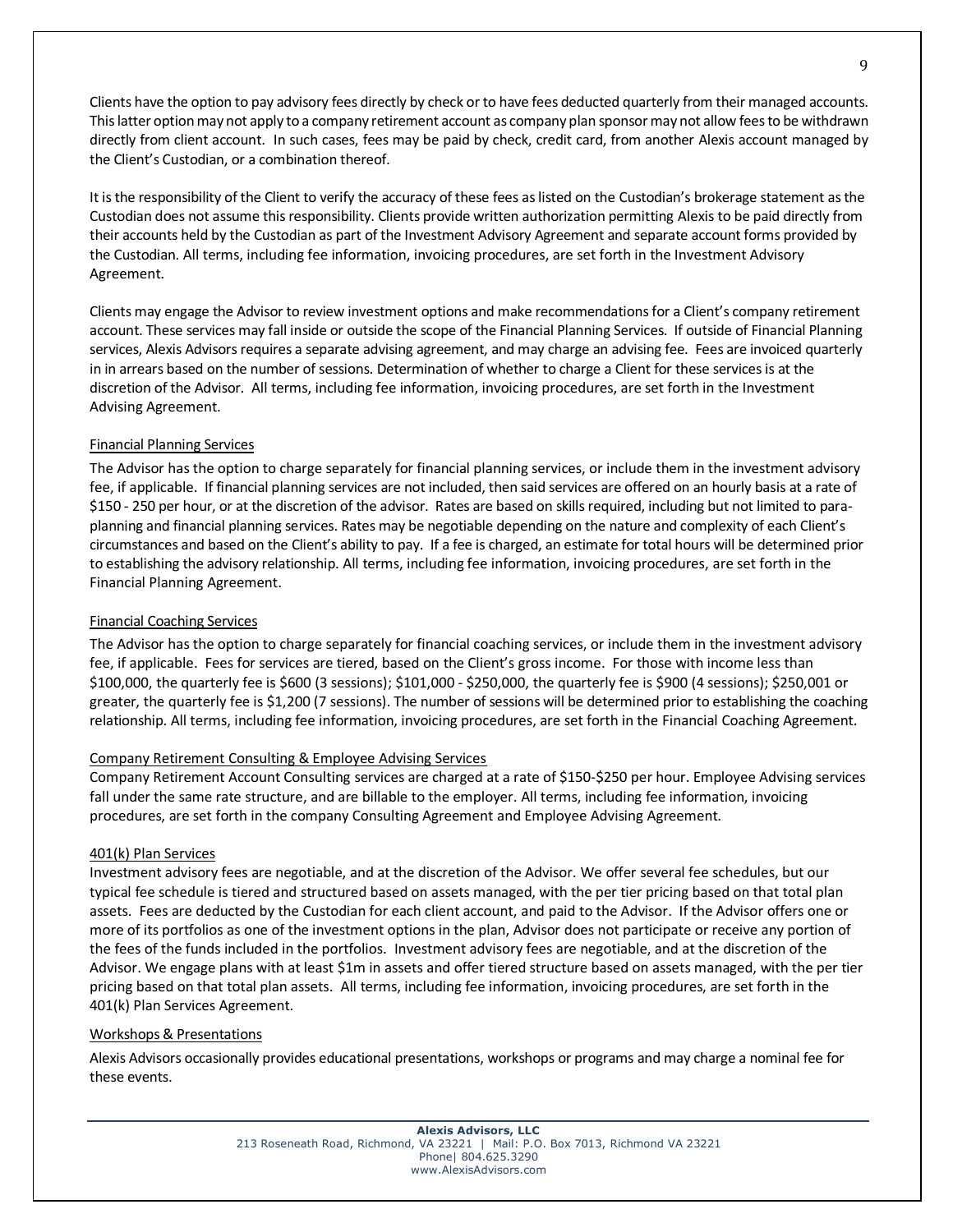#### **C. Other Fees and Expenses**

In addition to advisory fees, Clients may also pay other fees or expenses imposed by third parties, other than Alexis, in connection with investments made on behalf of the Client's account(s). The Client is responsible for all custodial and securities execution fees charged by the Custodian and executing broker-dealer. The investment advisory fee charged by Alexisis separate and distinct from these Custodian and execution fees. The issuer of some of the securities or products Alexis purchases for Clients, such as ETFs/ETNs, CEFs or other similar financial products, may charge product fees that affect Clients. Alexis does not charge these fees to Clients, and does not benefit directly or indirectly from any such fees. Rather, an ETF typically includes embedded expenses that may reduce the fund's net asset value, and therefore directly affect the fund's performance and indirectly affect a Client's portfolio performance or an index benchmark comparison. Expenses of an ETF, or similar products, may include management fees, Custodian fees, brokerage commissions, and legal and accounting fees. These fees and expenses are described in each fund's prospectus. A Client could invest in these products directly, without the services of Alexis, but would not receive the services provided by Alexis which are designed, among other things, to assist the Client in determining which products or services are most appropriate to each Client's financial situation and objectives. Accordingly, the Client should review both the fees charged by the fund(s) and the fees charged by Alexisto fully understand the total fees to be paid.

### **D. Payment of Fees and Termination**

### Investment Advisory & Portfolio Management

The Client may terminate the agreement within five (5) days of signing the Advisor's Investment Advisory Agreement at no cost to the Client. After the five (5) day period, the Client will incur charges for bona fide advisory services rendered to the point of termination.

Clients may request to terminate their Investment Advisory Agreement with Alexis, in whole or in part, by providing advance written notice. The Client shall be responsible for Investment Advisory Fees up to and including the effective date of termination. Accounts initiated or terminated during a calendar quarter will be charged a prorated fee. On the termination date of an account, any prepaid, unearned fees will be promptly refunded and earned and unpaid fees will be due and payable. The Client's Investment Advisory Agreement with the Advisor is non-transferable without Client's written approval.

Clients may engage the Advisor to review and make investment recommendations for the Client's company retirement account. Fees are invoiced quarterly in in arrears based on a per session fee. After the five (5) day period, the Client will incur charges for bona fide advising services rendered to the point of termination and such fees will be due and payable by the Client within 30 days from the date of termination.

#### Financial Planning

In the event that a Client wishes to cancel the Financial Planning agreement, the Client shall be billed for actual hours logged at the agreed upon hourly rate. The Client may terminate the agreement within five (5) days of signing the Advisor's Financial Planning agreement at no cost to the Client. After the five (5) day period, the Client will incur charges for bona fide advisory services rendered to the point of termination and such fees will be due and payable by the Client within 30 days from the date of termination.

Either party may terminate a planning agreement at any time by providing advance written notice to the other party. Any surplus in the Advisor's possession as the result of collecting a deposit at the time of signing the financial planning agreement will be returned to the Client within five (5) business days of cancellation. Refunds will be given on a pro-rata basis.

#### Financial Coaching

In the event that a Client wishes to cancel the Financial Coaching agreement, the Client will have been billed at the start of the engagement based on terms set for in the Agreement. The Client may terminate the agreement within five (5) days of signing the Advisor's Financial Coaching agreement at no cost to the Client. After the five (5) day period, the Client will have paid in advance for future services, with fees due and payable by the Client within 30 days of the signed agreement.

In the event that a Client wishes to cancel the Financial Coaching agreement, the Client shall not be re-imbursed for fees paid. The Client may continue utilizing Financial Coaching services for up to 12 months from the date of signing the Financial Coaching agreement.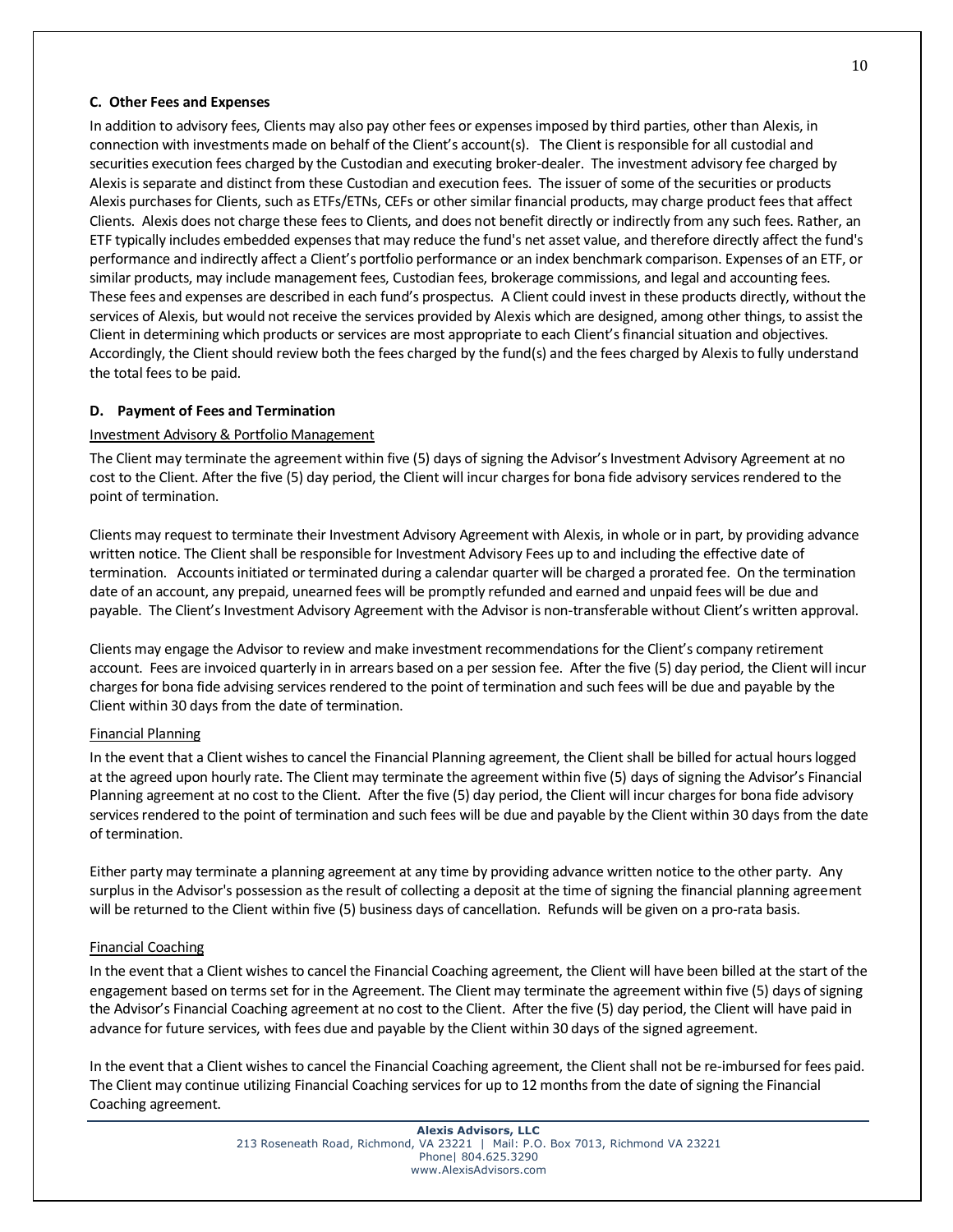Either party may terminate a Coaching agreement at any time by providing written notice to the other party. No refund will be issued. Once the term outlined in the Coaching agreement is complete, the agreement is deemed terminated, unless the Client requests further services either via email or verbally.

## Company Retirement Consulting & Employee Advising Services

In the event that a Client wishes to cancel the Consulting agreement, the Client shall be billed for actual hours logged at the agreed upon hourly rate. The Client may terminate the agreement within five (5) days of signing the Consulting agreement at no cost to the Client. After the five (5) day period, the Client will incur charges for bona fide consulting services rendered to the point of termination and such fees will be due and payable by the Client within 30 days from the date of termination. Either party may terminate the Consulting agreement at any time by providing advance written notice to the other party with 30 days' notice.

## **E. Compensation for Sales of Securities**

Alexis does not buy or sell securities and does not receive any compensation for securities transactions in any Client account, other than the Investment Advisory Fees noted above.

## **Item 6 – Performance-Based Fees and Side-By-Side Management**

Alexis does not charge performance-based fees for its investment advisory services. The fees charged by Alexis are as described in Item 5. Fees and compensation above and are not based upon the capital appreciation of the funds or securities held by any Client.

Alexis does not manage any proprietary investment funds or limited partnerships (for example, a mutual fund or a hedge fund) and has no financial incentive to recommend any particular investment options to its Clients.

## **Item 7 – Types of Clients**

Alexis provides investment advisory services to the following types of Clients:

Individuals & Families Private investors, investing their personal assets.

Institutional Mission-based, non-profit organizations or other institutional.

Company Retirement Plans Advisor operates as a 3(21) fiduciary: a) providing

non-discretionary advice and education about investment alternatives available in the plan, with the Plan Sponsor having the final decision making authority regarding initial selection, removal and retention of investment options; b) assisting in the drafting of the Investment Policy Statement (IPS), with the Plan Sponsor having the final responsibility and authority to establish the policies and objectives, and to adopt the IPS; c) assisting the sponsor in establishing the initial fund menu and in selecting the qualified default investment alternative (QDIA) for participants who fail to make an investment election.

Alexis may impose a minimum account size for establishing a relationship, but our typical starting account is between \$250,000 to \$500,000 or more for individuals and families, and \$1m or greater for 401(k) plans, unless the Advisor is solely providing Consulting services. The decision to engage a Client with lower asset levels is at the discretion of the Advisor.

## **Item 8 – Methods of Analysis, Investment Strategies and Risk of Loss**

#### **A. Methods of Analysis**

Alexis Advisors allocates clients to its proprietary portfolios, and on occasion to portfolios where the investment selection is managed by a Independent Manager. Investment strategies employ a combination of long-term passive investing and shorter-term, active investing for its Clients, as consistent with their financial goals.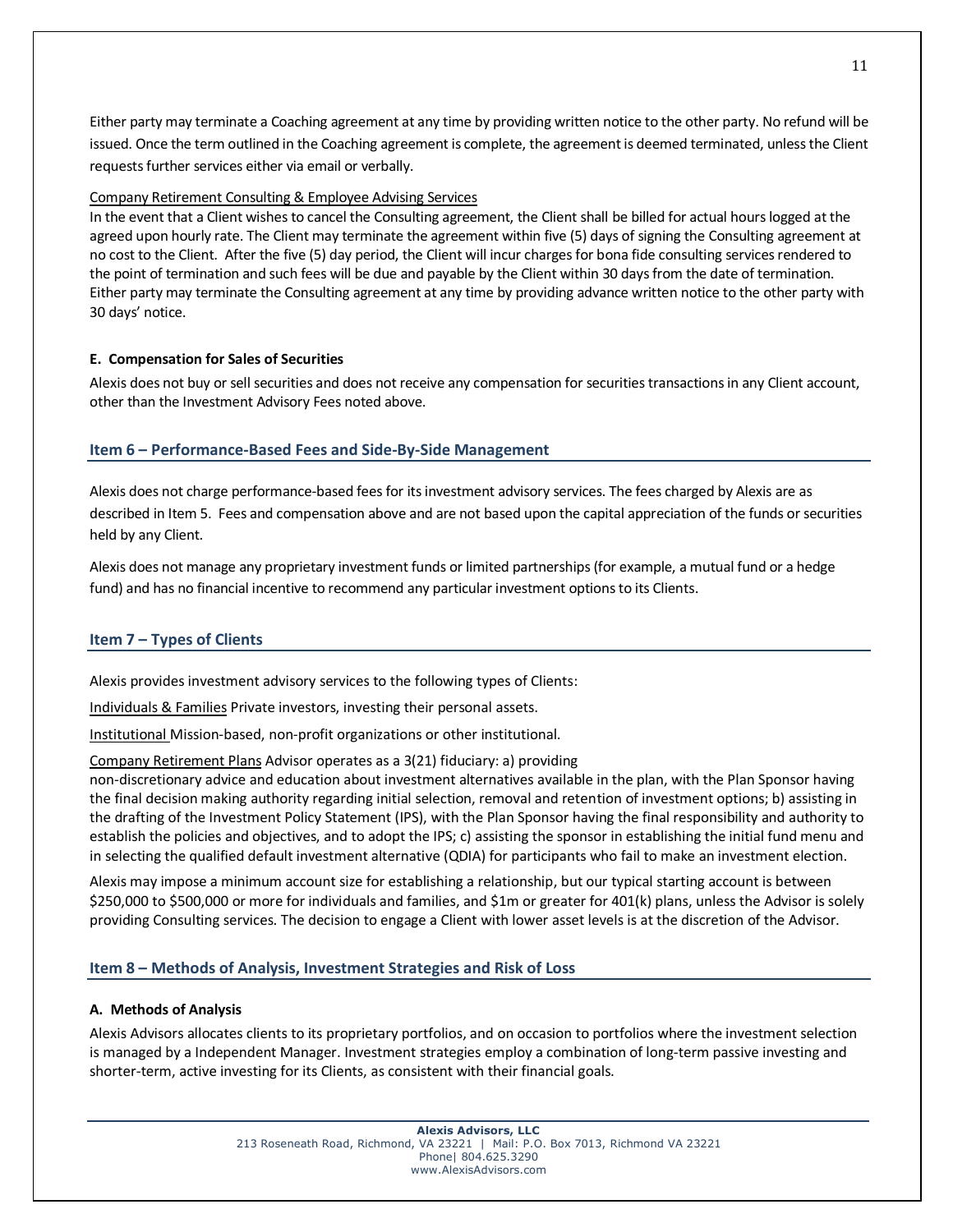Alexis Proprietary Portfolios - Alexis employs a combination of fundamental and technical analysis methodologies when developing investment strategies for its Clients. Research and analysis from Alexis is derived from numerous sources, including third party research services, third party research materials, quantitative analytics, financial media companies, Internet sources, and review of company activities, including annual reports, prospectuses, press releases and research prepared by others.

Independent Managers – Alexis thoroughly reviews the company history, the portfolio manager's history and performance of the portfolios, as well as the longevity of the portfolio manager. Our role when employing a Independent Manager is review the investments in the portfolios and the client accounts allocated to these Independent Managers at minimum quarterly, but to rely on the Independent Manager for the underlying research of each investment.

## **B. Risk of Loss**

Investing in securities involves certain investment risks. Securities may fluctuate in value or lose value. Clients should be prepared to bear the potential risk of loss. Alexis will assist Clients in determining an appropriate strategy based on their tolerance for risk and other factors noted above. However, there is no guarantee that a Client will meet their investment goals. Types of risk may include:

Equity Risks Losing a portion or all of your investment is a risk of investing in equity securities. The following risks could affect the value of your investment: market risk (risk of loss of principal), company risk (risk specific to the services or products offered by the company), issuer risk (in the case of equity ETFs/ETNs, individual stocks), and liquidity risk (the risk stemming from the lack of marketability of an investment.)

Fixed Income Risks Losing a portion or all of your investment is a risk of investing in fixed income securities. The following principal risks could affect the value of your investment: credit risk (risk of a bond or group of bonds being downgraded in their credit quality), interest rate risk (risk of loss of principal in a rising interest rate environment), issuer default risk (the issuer of the bond defaulting on the repayment of interest or principal), pre-payment risk (the risk associated with the early unscheduled return of principal on a fixed-income security), liquidity risk, market risk, and purchasing power or inflation risk (the uncertainty over the future real value (after inflation) of your investment.)

Alternative Asset Class Risks Alternative asset classes include such things as REITs, Master Limited Partnerships, gold and other precious metals. We may invest in REITs and alternative asset classes, such as gold. Losing a portion or all of your investment is a risk of investing in alternative asset class securities. The following principal risks may affect the value of your investment: market risk, interest rate risk, issuer risk, and liquidity risk.

Independent Manager Risks As state above, the Firm may select Independent Managers and allocate a portion of a client's assets to the Independent Manager's strategies. In these situation, Alexis Advisors conducts ongoing due diligence of such managers, but such recommendations rely to a great extent on the Independent Managers' ability to successfully implement their investment strategies. In addition, Alexis Advisors generally may not have the ability to supervise the Independent Managers on a day-to-day basis.

Assets are deemed suitable if they meet certain criteria including, but not limited to, relative value and/or attractive trend attributes. While this type of analysis helps the Advisor in evaluating a potential investment, it does not guarantee that the investment will increase in value. Assets meeting the investment criteria utilized by Alexis may lose value and may have negative investment performance. The Advisor monitors these indicators to determine if adjustments to allocations are appropriate. More details on the Advisor's review process are included in Item 13.

Each Client engagement will entail a review of the Client's investment goals, financial situation, time horizon, tolerance for risk and other factors to develop an appropriate strategy for managing a Client's account. Client participation in this process, including full and accurate disclosure of requested information, is essential for the analysis of a Client's account. The Advisor shall rely on the financial and other information provided by the Client or their designees without the duty or obligation to validate the accuracy and completeness of the provided information. It is the responsibility of the Client to inform the Advisor of any changes in financial condition, goals or other factors that may affect this analysis.

The risks associated with a particular strategy are provided to each Client in advance of investing Client accounts. The Advisor will work with each Client to determine their tolerance for risk as part of the portfolio construction process.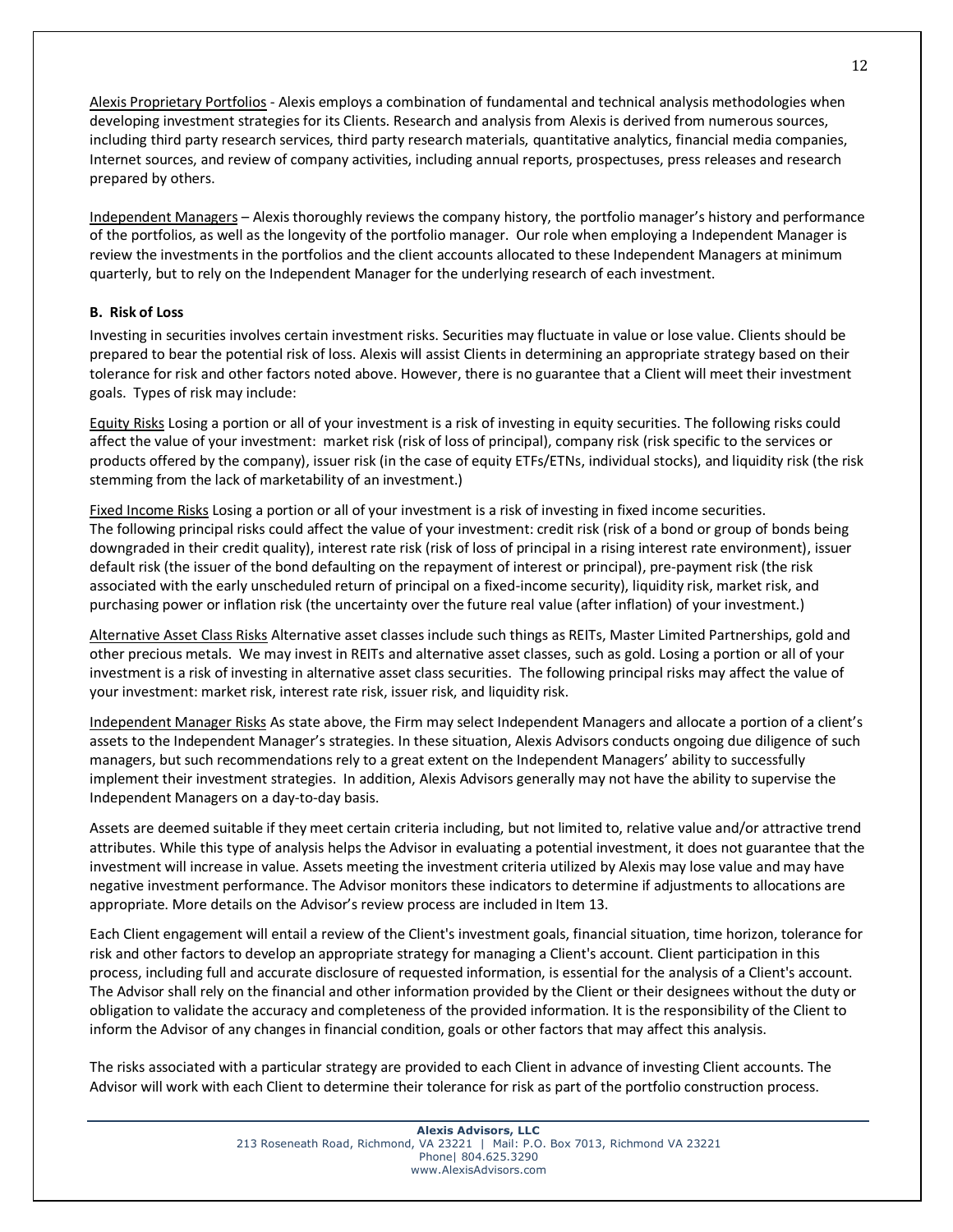#### Frequent Trading

Alexis Advisors typically holds core positions in a majority of its portfolios for a period of years. Non-core positions are typically held for months or years. There are no costs associated with trading, so frequent trading in securities does not result in higher transaction costs in the Client's account[s]. For taxable accounts, frequent trading can also result in taxable transactions each year that would not be present in a buy-and-hold strategy. There are no guarantees that a frequent trading strategy will correctly time purchases and sales of any particular security. Independent Managers apply a longonly, mostly passive investment approach, with the exception of rebalancing, with a goal of holding securities for a period of years.

**Past performance is not a guarantee of future returns. Investing in securities and other investments involve a risk of loss that each Client should understand and be willing to bear. Clients are reminded to discuss these risks with the Advisor. For more information on our investment management services, please contact us at (804) 625-3290.**

### **Item 9 – Disciplinary Information**

**There are no legal, regulatory or disciplinary events involving Alexis or any of its employees.** Alexis and its advisory personnel value the trust you place in us. As we advise all Clients, we encourage you to perform the requisite due diligence on any advisor or service provider in which you partner. Our backgrounds are on the Investment Adviser Public Disclosure website at www.adviserinfo.sec.gov. To review the firm information contained in ADV Part 1, select the option for Investment Adviser Firm and enter **167075** in the field labeled "Firm IARD/CRD Number". This will provide access to Form ADV Parts 1 and 2. Item 11 of the ADV Part 1 lists legal and disciplinary questions. You may also research the background of Roberta Keller by selecting the Investment Adviser Representative and entering Ms. Keller's Individual CRD# **2356321** in the field labeled "Individual CRD Number". You may also research the background of Jennifer Spicer by selecting the Investment Adviser Representative and entering Ms. Spicer's Individual CRD# **7395377** in the field labeled "Individual CRD Number".

## **Item 10 – Other Financial Industry Activities and Affiliations**

The sole business of Alexis Advisors is to provide investment advisory services to its Clients. Neither Alexis Advisors nor its advisory personnel are involved in other business endeavors. Alexis does not maintain any affiliations with other firms, other than contracted service providers to assist with the servicing of its Client's accounts.

## **Item 11 – Code of Ethics, Participation or Interest in Client Transactions and Personal Trading**

#### **A. Code of Ethics**

Alexis has implemented a Code of Ethics (COE) that defines our fiduciary commitment to each Client. This Code of Ethics applies to all persons associated with Alexis. The Code of Ethics was developed to provide general ethical guidelines and specific instructions regarding our duties to you, our Client. Alexis and its personnel owe a duty of loyalty, fairness and good faith towards each Client. It is the obligation of Alexis associates to adhere not only to the specific provisions of the Code, but also to the general principles that guide the Code. The Code of Ethics covers a range of topics that may include: standards of business conduct, general ethical principles, reporting personal securities trading, reportable securities, initial public offerings and private placements, reporting ethical violations, distribution of the Code of Ethics, review and enforcement processes, amendments to Form ADV and supervisory procedures. Alexis has written its Code of Ethics to meet and exceed regulatory standards.

Alexis provides each employee with a copy of our Code of Ethics, and any amendments, and obtains a written acknowledgment from each supervised person of his receipt of a copy of the COE. All employees of Alexis are required to promptly report any violations of the code to the Adviser's CCO or other designated person.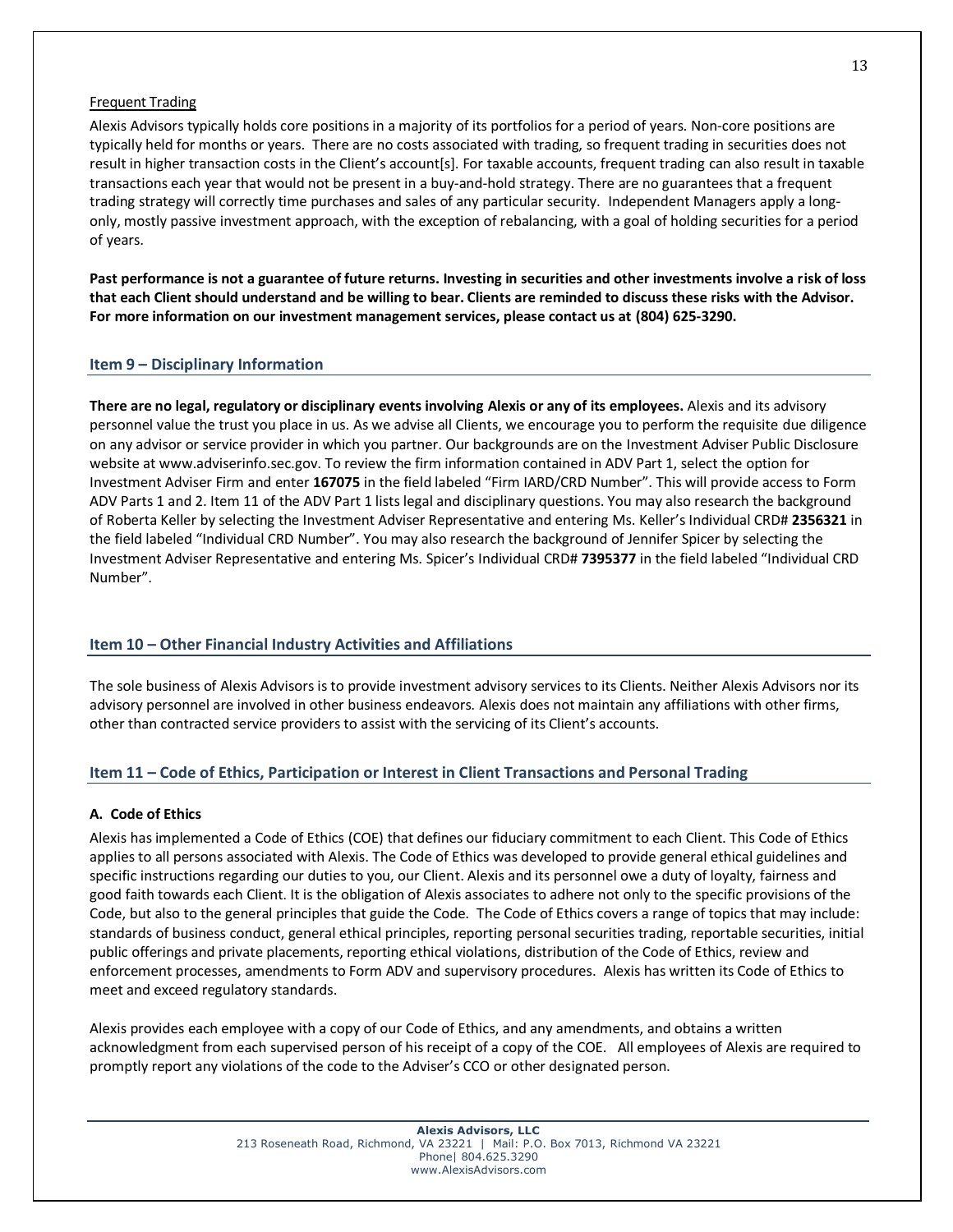#### **B. Personal Trading Policy**

Our policy is based on the principle that its directors, officers and employees owe a fiduciary duty to clients to conduct personal securities transactions in a manner that does not interfere with client transactions or otherwise take unfair advantage of their relationship with clients. Alexis does not act as principal in any transactions. In addition, the Advisor does not act as the general partner of a fund, or advice an investment company. Alexis does not have a material interest in any securities traded in Client accounts.

Alexis allows our employees to purchase or sell the same securities that may be recommended to and purchased on behalf of Clients. Owning the same securities, we recommend (purchase or sell) to our Clients presents a potential conflict of interest that, as fiduciaries, we must disclose to you and mitigate through policies and procedures. As noted above, we have adopted, consistent with Section 204A of the Investment Advisers Act of 1940, a Code of Ethics, which addresses insider trading (material non-public information controls) and personal securities reporting procedures. We have also adopted written policies and procedures to detect the misuse of material, non-public information, including avoiding investing in such a way to use insider information. We may have an interest or position in certain securities, which may also be recommended to you. In some circumstances, employees may be permitted to invest in the same securities as Clients, there is a possibility that employees might benefit from market activity by a client in a security held by an employee. Additionally, employees may, on occasion, make securities transactions that are contrary to the investment positions held in client portfolios. In managed accounts within an omnibus account, all clients (including firm employees) are traded at the same time. Alexis avoids "front-running," the practice of investing for the firm or for a personal account ahead of Client accounts.

Employee trading is monitored under the COE in order to reasonably identify and prevent conflicts of interest between us and our Clients. All "access persons," are required to provide a report at least quarterly of all personal securities transactions in reportable securities to the adviser's CCO or other designated person

#### **C. Other Elements of Our Code of Ethics**

In addition, the Code of Ethics governs Gifts and Entertainment given by and provided to the Advisor, outside employment activities of employees, privacy and confidentiality of non-public client information, sanctions for violations of the COE, and records retention requirements for various aspects of the Code of Ethics.

To request a copy of our Code of Ethics and/or Privacy Policy, please contact us at (804) 625-3290.

**At no time, will Alexis or any associated person of Alexis, transact in any security to the detriment of any Client.** 

#### **Item 12 – Brokerage Practices**

#### **A. Recommendation of Custodian(s)**

Alexis does not have discretionary authority to select the broker-dealer/Custodian for custodial and execution services or the administrator for defined contribution accounts. The Client has the option to select the broker-dealer or Custodian (herein the "Custodian") to safeguard Client assets and authorize Alexis to direct trades to this Custodian as agreed in the Investment Advisory Agreement. Further, Alexis does not have the discretionary authority to negotiate commissions on behalf of our Clients on a trade-by-trade basis.

Where Alexis does not exercise discretion over the selection of the Custodian, it may recommend the Custodian(s) to Clients for execution and/or custodial services. Clients are not obligated to use the recommended Custodian and will not incur any extra fee or cost associated with using a broker not recommended by Alexis. Alexis may recommend a Custodian based on criteria such as, but not limited to, reasonableness of commissions charged to the Client, services made available to the Client, and location of the custodian's offices. Alexis does not receive research services, other products, or compensation as a result of recommending a particular broker that may result in the Client paying higher commissions than those obtainable through other brokers.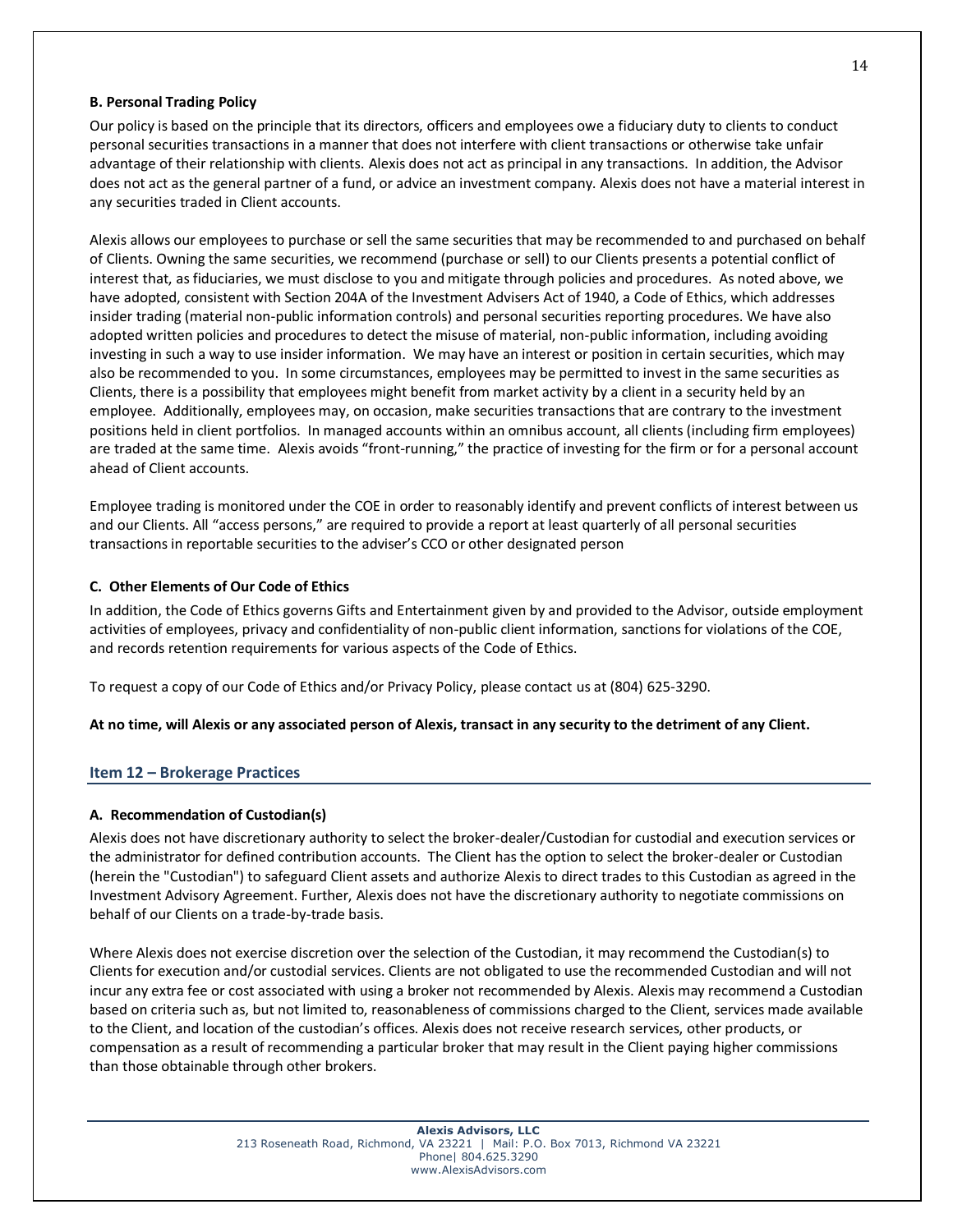Where Alexis does not exercise discretion over the selection of the Custodian, Axos Advisor Services serves as the Custodian for the majority of Client accounts, with Axos providing execution services. (Axos acquired E-Trade in 2021.) Recommendations may be based on criteria such as, but not limited to, reasonableness of commissions charged to the Client, services made available to the Client, and location of the Custodian's office. We will perform periodic due diligence on best execution practices to make certain that charges Axos Advisor Services are reasonable and customary.

Alexis Advisors uses Nationwide Insurance (formerly Jefferson National Financial) for Clients who are currently in high-cost annuities and may benefit from a lower cost structure and tax deferral. Nationwide Insurance offers Clients a no-load, flat fee, investment only variable annuity built expressly for fee-only Registered Investment Advisors. They also provide insurance-only products, such Single Premium Immediate Annuities. Recommendations may be based on criteria, such as, but not limited to, reasonableness of commissions/fees charged to Clients, investment options, and services made available to the Client. We will perform periodic due diligence on best execution practices to make sure charges are reasonable and customary. While Alexis will manage client assets on a discretionary basis and charge a fee for these services, the firm will receive no commissions or financial benefit for moving a client to Nationwide Insurance.

Clients are not obligated to use the recommended Custodian and will not incur any extra fee or cost associated with using a broker not recommended by Alexis.

Alexis does not receive research services, other products, or compensation as a result of recommending a particular broker-dealer or Custodian that may result in the Client paying higher commissions than those obtainable through other brokers.

Following are additional details regarding the brokerage practices of the Advisor:

Soft Dollars Soft dollars are revenue programs offered by broker-dealers whereby an advisor enters into an agreement to place security trades with the broker in exchange for research and other services. Alexis does not participate in soft dollar programs sponsored or offered by any broker-dealer.

Brokerage ReferralsAlexis does not receive any compensation from any third party in connection with the recommendation for establishing a brokerage account.

Directed Brokerage All Clients are serviced on a "directed brokerage basis", where Alexis will place trades within the established account(s) at the designated Custodian. In selecting the Custodian, Alexis will not be obligated to select competitive bids on securities transactions and does not have an obligation to seek the lowest available transaction costs. These costs are determined by the designated Custodian. Further, all Client accounts are traded within their respective brokerage account(s). The Advisor will not engage in any principal transactions (i.e., trade of any security from or to the Advisor's own account) or cross transactions with other Client accounts

(i.e., purchase of a security into one Client account from another Client's account(s)).

Independent Managers Alexis does not receive incentives for placing business with Independent Managers.

## **B. Aggregating and Allocating Trades**

The primary objective in placing orders for the purchase and sale of securities for Client accounts is to obtain the most favorable net results taking into account such factors as 1) price, 2) size of order, 3) difficulty of execution, 4) confidentiality and 5) skill required of the broker. Alexis will execute its transactions through an unaffiliated broker-dealer selected by the Client. Alexis may aggregate orders in a block trade or trades when securities are purchased or sold through the same broker-dealer for multiple (discretionary) accounts.

Alexis does not research or implement the trading strategies of Independent Managers. However, the Firm does have the option to sell positions at its discretion, specifically to meet Client disbursement requests. Alexis also has the ability to invest new funds into the portfolios and strategies when a Client deposits additional funds into the account.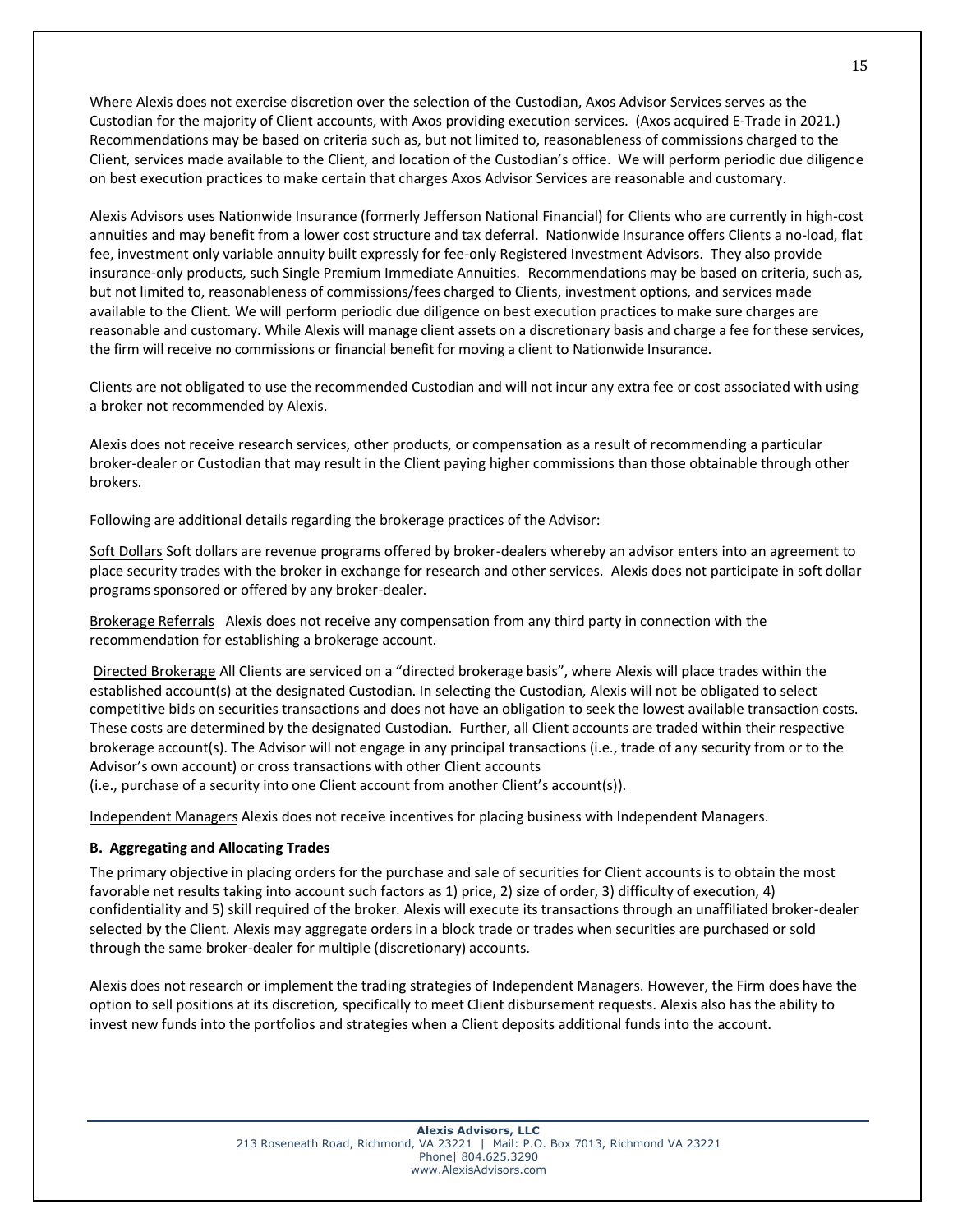## **Item 13 – Review of Accounts**

#### **A. Frequency of Reviews**

Client accounts are monitored on a regular and continuous basis by Ms. Keller, Chief Executive Officer of Alexis. In addition to the investment monitoring, each Client account shall generally be reviewed at least annually, or more or less frequently depending on Client needs. Client webinars are also offered, on occasion, particularly as a result of major changes in economic conditions and associated market volatility.

### **B. Causes for Reviews**

Accounts may be reviewed as a result of major changes in economic conditions, known changes in the Client's financial situation, and/or large deposits or withdrawals in the Client's account. The Client is encouraged to notify Alexis Advisors if changes occur in his/her personal financial situation that might affect his/her investment plan. Additional reviews may be triggered by material market, economic or political events.

## **C. Review Reports**

The Client will receive brokerage statements no less than quarterly from the Custodian. These brokerage statements are sent directly from the Custodian to the Client. The Client may also establish electronic access to the Custodian's website so that the Client may view these reports and their account activity. Axos Advisor Services and company retirement plan sponsors supply Clients with confirmation statements for all orders executed (transaction confirmations), periodic statements (either monthly or quarterly) and other material supplied to their shareholders as required. Axos Advisor Services statements include all positions, transactions and fees relating to the Client's account(s).

The Advisor has engaged Advyzon to provide Clients with more robust reporting. All data displayed in the Advyzon reports are transferred via a secure API from the Custodians. Statements and reporting are still available through the Custodians.

### **Item 14 - Client Referrals and Other Compensation**

#### **A. Compensation Received by Alexis Advisors**

Alexisis a fee-only advisory firm, who, in all circumstances, is compensated solely by the Client. Alexis does not receive commissions or other compensation from product sponsors, broker-dealers or any un-related third party. Alexis may refer Clients to various third parties to provide certain financial services necessary to meet the goals of its Clients. Likewise, Alexis may receive referrals of new Clients from a third-party.

#### Participation in Institutional Advisor Platform

Alexis has established an institutional relationship with Axos Services to assist the Advisor in managing Client account(s). Access to the Axos Advisor Service's institutional platform is provided at no charge to the Advisor. The Advisor receives access to software and related support without cost because the Advisor renders investment management services to Clients that maintain assets at Axos Advisory Services.

Additionally, the Advisor may receive the following benefits from Axos Advisor Services: receipt of duplicate Client confirmations and bundled duplicate statements; access to a trading desk that exclusively services its institutional participants; omnibus account trading; access to block trading which provides the ability to aggregate securities transactions and then allocate the appropriate shares to Client accounts; and access to an electronic communication network for Client order entry and account information.

Alexis has also established an institutional relationship with Nationwide Insurance. We have not to date found reason to sell Clients annuity products but have observed opportunities for Clients holding existing products to lower their fees, while providing investment management within these products. Before decisions are taken, we, along with Nationwide, provide the Client with an analysis and product comparison. If deemed viable, we may implement a 1035 exchange for these assets.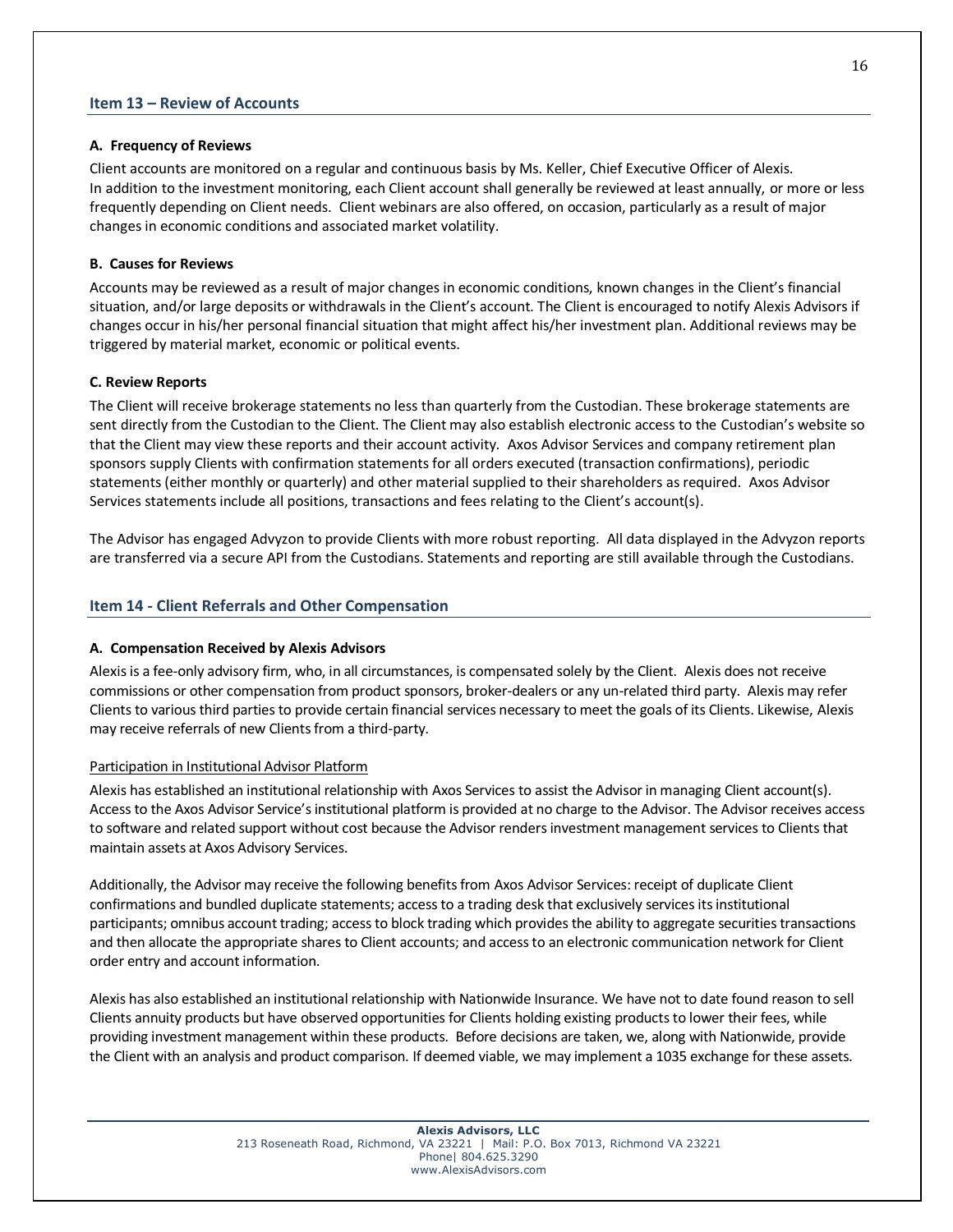The advisor receives no commissions from Nationwide for this exchange. An exchange is only implemented if it is deemed in the best interest of the client, including, but not limited to a potential reduction in the insurance fees, and access to our investment management services within the annuity. Access to Nationwide's variable annuity platform, Monument Advisor, via the Axos Advisor Services trading platform is provided at no charge to the Advisor or to the client. All annuity assets are maintained at Nationwide, and Nationwide provides reporting to the client.

The Advisor receives access to software and related support without cost because the Advisor renders investment management services to Clients that maintain assets at Nationwide and Axos Advisor Services. The software and related systems support may benefit the Advisor, but not its Clients directly. In fulfilling its duties to its Clients, the Advisor endeavors at all times to put the interests of its Clients first. Clients should be aware, however, that the receipt of economic benefits from a Custodian creates a potential conflict of interest since these benefits may influence the Advisor's recommendation of this Custodian over one that does not furnish similar software, systems support, or services.

## **B. Client Referrals from Solicitors**

Alexis does not engage paid solicitors for Client referrals.

### **Item 15 – Custody**

Alexis does not accept or maintain custody of any Client accounts. All Clients must place their assets with a qualified Custodian. Clients are required to select their own Custodian to retain their funds and securities and direct Alexis to utilize that Custodian for the Client's security transactions. Client funds currently are held directly at Axos Advisor Services, Nationwide, or company retirement plan sponsors, depending on the type of account managed.

Alexis encourages Clients to carefully review statements provided by the account Custodian. For more information about Custodians and brokerage practices, see Item 12 - Brokerage Practices.

#### **Item 16 – Investment Discretion**

Alexis generally has discretion over the selection and amount of securities to be bought or sold in Client accounts without obtaining prior consent or approval from the Client. However, these purchases or sales may be subject to specified investment objectives, guidelines, or limitations previously set forth by the Client and agreed to by Alexis. Discretionary authority will only be authorized upon full disclosure to the Client. The granting of such authority will be evidenced by the Client's execution of an Investment Advisory Agreement containing all applicable limitations to such authority. All discretionary trades made by Alexis seek to be in accordance with each Client's investment objectives and goals.

## **Item 17 – Voting Client Securities**

#### Individual Clients/Families

Alexis does not accept proxy-voting responsibility for any Client. Clients will receive proxy statements directly from the Custodian. The Advisor will assist in answering questions relating to proxies, however, the Client retains the sole responsibility for proxy decisions and voting.

## 401(k) Plans

Alexis does not accept proxy-voting responsibility for any plan. The Plan Sponsor is responsible for managing proxy statements and voting on behalf of plan participants.

## **Item 18 – Financial Information**

Neither Alexis, nor its management has any adverse financial situations that would reasonably impair the ability of Alexis to meet all obligations to its Clients. Neither Alexis, nor any of its advisory persons, has been subject to a bankruptcy or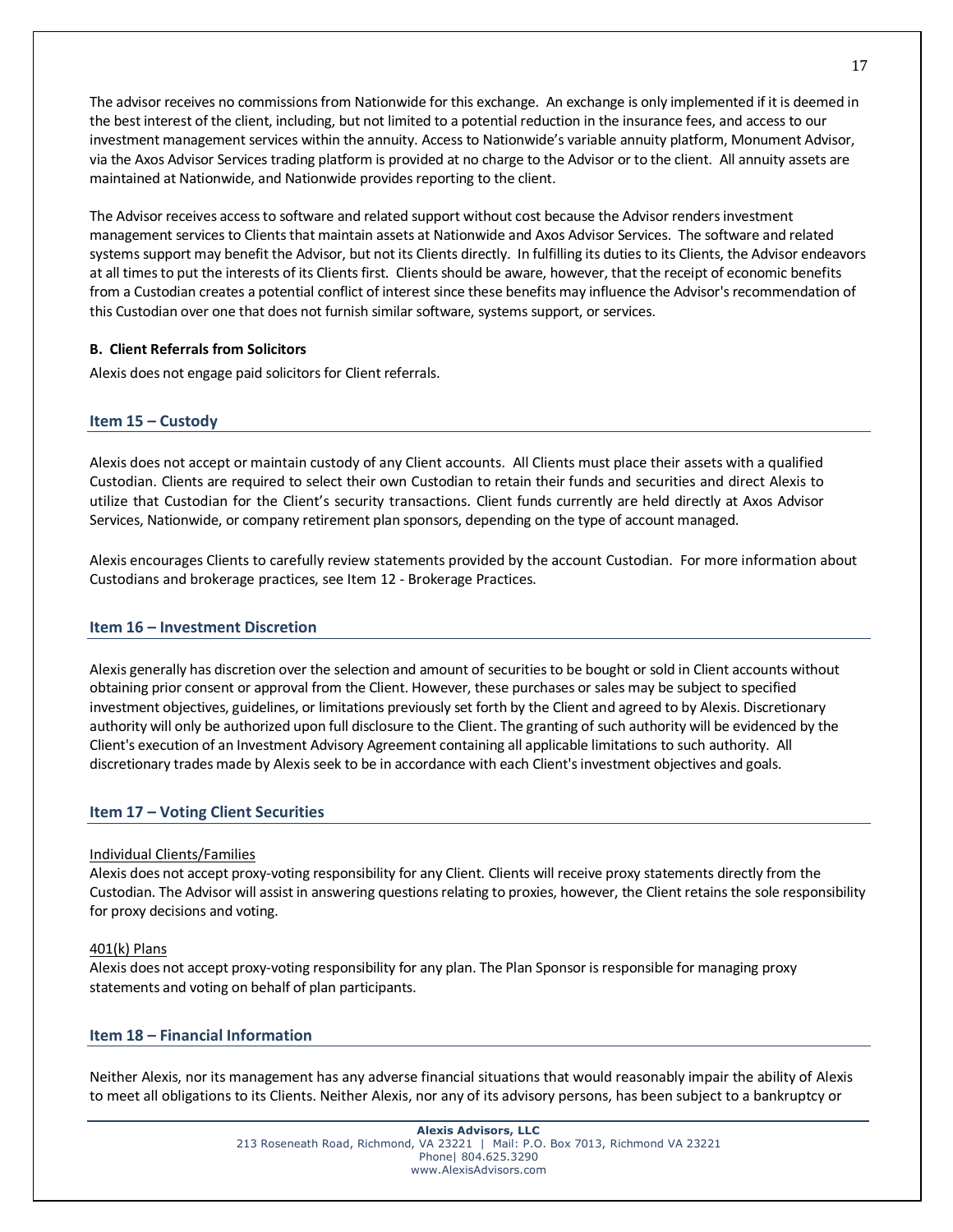financial compromise. Alexis is not required to deliver a balance sheet along with this Brochure as the firm does not collect advance fees for services to be performed six months or more in advance.

## **Item 19 – Requirements for State Registered Advisors**

#### **A. Educational Background and Business Experience of Principal Officer**

Roberta Keller is the Chief Executive Officer of Alexis. Information regarding the formal education and background of Ms. Keller is included in Item 2 of Part 2B below.

Jennifer Spicer is an Assistant Vice President of Alexis. Information regarding the formal education and background of Ms. Spicer is included in Item 2 of Part 2B below.

#### **B. Other Business Activities of Principal Officer**

Ms. Keller and Ms. Spicer are a dedicated to the investment advisory activities of Alexis's Clients. Ms. Keller does not have any other business activities.

#### **C. Performance Fee Calculations**

Alexis does not charge performance-based fees for its investment advisory services. The fees charged by Alexis are as described in Item 5 – Fees and Compensation above and are not based upon the capital appreciation of the funds or securities held by any Client.

#### **D. Disciplinary Information**

There are no legal, civil or disciplinary events to disclose regarding Alexis Advisors, Ms. Keller, nor Ms. Spicer. Alexis Advisors, Ms. Keller nor Ms. Spicer has ever been involved in any regulatory, civil or criminal action. There have been no client complaints, lawsuits, arbitration claims or administrative proceedings against Alexis, Ms. Keller or Ms. Spicer.

Securities laws require an advisor to disclose any instances where the advisor or its advisory persons have been found liable in a legal, regulatory, civil or arbitration matter that alleges violation of securities and other statutes; fraud; false statements or omissions; theft, embezzlement or wrongful taking of property; bribery, forgery, counterfeiting, or extortion; and/or dishonest, unfair or unethical practices. As previously noted, there are no legal, civil or disciplinary events to disclose regarding Alexis, Ms. Keller or Ms. Spicer.

#### **E. Material Relationships with Issuers of Securities**

Alexis, Ms. Keller, nor Ms. Spicer has any relationships or arrangements with issuers of securities.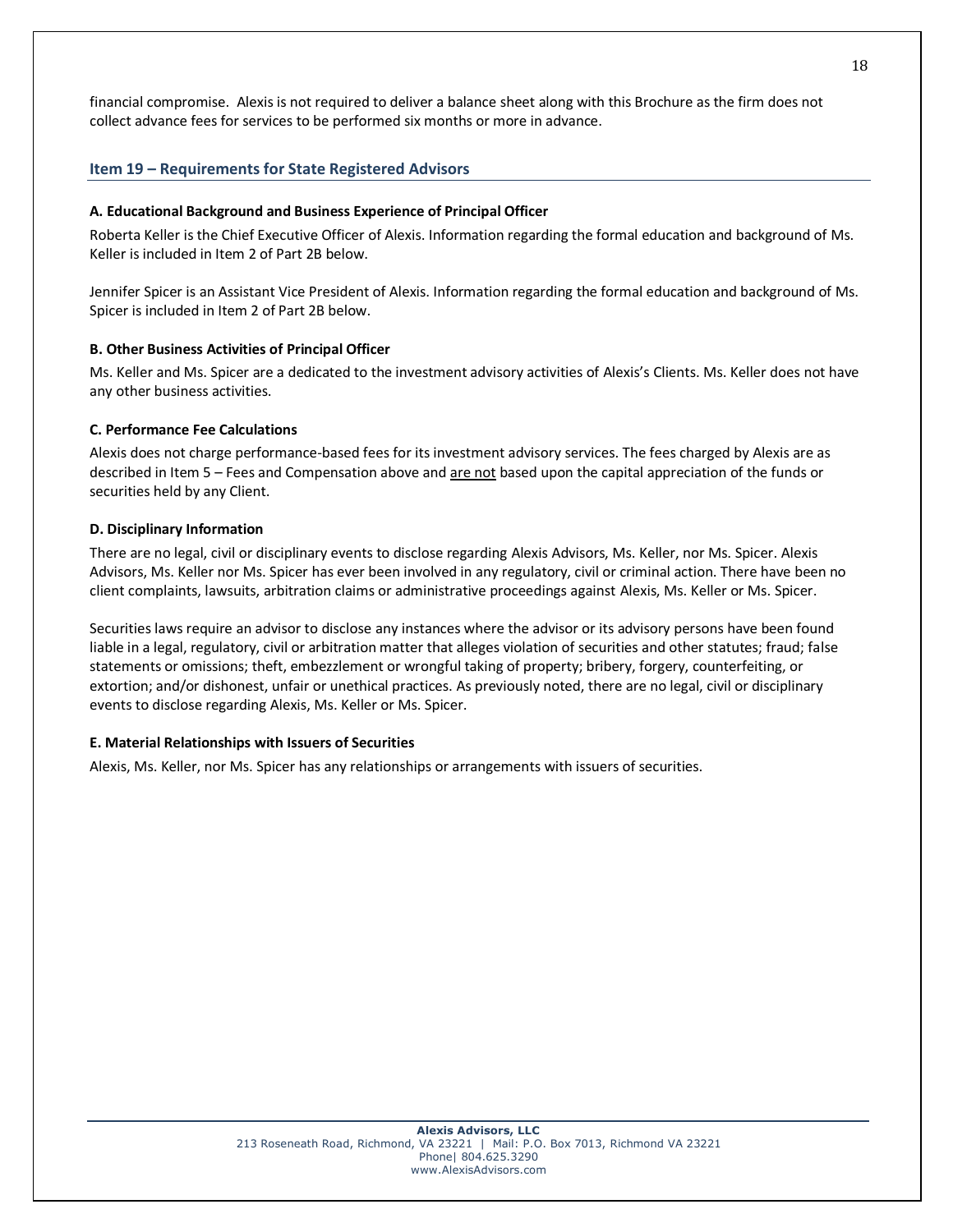## **Form ADV Part 2B Brochure Supplement**

**for**

**Roberta Keller Chief Executive Officer**

**Effective: 3/30/2022**

This Brochure Supplement provides information about the background and qualifications of Roberta Keller (CRD# **2356321**) in addition to the information contained in the Alexis Advisors, LLC ("Alexis" or the "Advisor" - CRD #167075) Disclosure Brochure. If you have not received a copy of the Disclosure Brochure or if you any questions about the contents of the Alexis Disclosure Brochure or this Brochure Supplement, please contact us at (804) 625.3290

Additional information about Ms. Keller is available on the SEC's Investment Adviser Public Disclosure website at www.adviserinfo.sec.gov.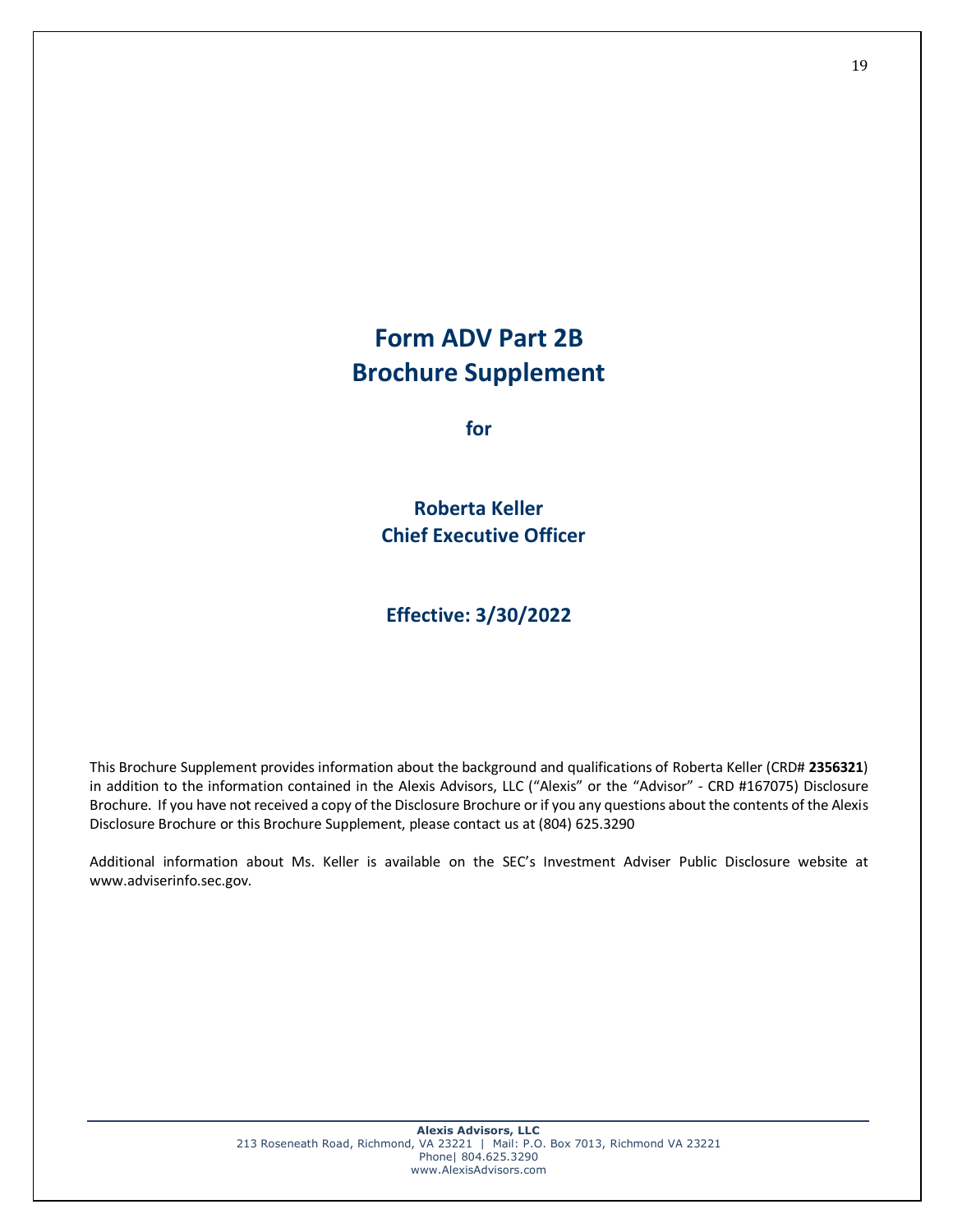## **Item 2 – Educational Background and Business Experience**

The Chief Executive Officer of Alexis is Ms. Roberta Keller. Ms. Keller, born in 1962, is a dedicated Portfolio Manager for Client accounts of Alexis. Ms. Keller earned a Bachelor of Arts in French and English from Vanderbilt University in 1985. Her experiences in institutional investment management in New York, Connecticut and London during the 1990's shaped her views on managing client assets. Additional information regarding Ms. Keller's employment history is included below.

| Chief Executive Officer & Founder, Alexis Advisors, LLC                                         | 04/2013 to Present |
|-------------------------------------------------------------------------------------------------|--------------------|
| Registered Representative, Investors Security CO., Inc                                          | 05/2012 to 03/2013 |
| Investment Advisor Representative, Brunson Advisors                                             | 01/2010 to 03/2013 |
| Consultant, Data Blueprint                                                                      | 10/2009 to 06/2010 |
| <b>Business Advisor, Dominion Power</b>                                                         | 09/2008 to 08/2009 |
| Senior Managing Consultant, North Highland/Highland Worldwide                                   | 10/2006 to 09/2008 |
| Executive Vice President & Principal, Richweb, Inc.                                             | 10/2001 to 09/2006 |
| Unemployed                                                                                      | $9/1999 - 10/2001$ |
| Institutional Investment Management: Ferrell Capital Management (Vice President); Bankers Trust |                    |
| (Vice President); EFG Bank (Manager, Investment Management)                                     | 1991 - 1999        |

## **Item 3 – Disciplinary Information**

*There are no legal, civil or disciplinary events to disclose regarding Ms. Keller.* Ms. Keller has never been involved in any regulatory, civil or criminal action. There have been no client complaints, lawsuits, arbitration claims or administrative proceedings against Ms. Keller.

Securities laws require an advisor to disclose any instances where the advisor or its advisory persons have been found liable in a legal, regulatory, civil or arbitration matter that alleges violation of securities and other statutes; fraud; false statements or omissions; theft, embezzlement or wrongful taking of property; bribery, forgery, counterfeiting, or extortion; and/or dishonest, unfair or unethical practices. *As previously noted, there are no legal, civil or disciplinary events to disclose regarding Ms. Keller.* However, we do encourage you to independently view the background of Ms. Keller on the Investment Adviser Public Disclosure website at www.adviserinfo.sec.gov. Select Investment Adviser Search from the left navigation menu. Then select the option for Investment Adviser Representative and enter **2356321** in the field labeled "Individual CRD Number".

## **Item 4 – Other Business Activities**

Ms. Keller is a dedicated to the investment advisory activities of Alexis's Clients. Ms. Keller does not have any other business activities.

#### **Item 5 – Additional Compensation**

Ms. Keller is a dedicated to the investment advisory activities of Alexis's Clients. Ms. Keller does not have any other business activities.

#### **Item 6 – Supervision**

Ms. Keller serves as the Chief Executive Officer and Chief Compliance Officer of Alexis.

#### **Item 7 – Requirements for State Registered Advisors**

Ms. Keller does not have any additional information to disclose.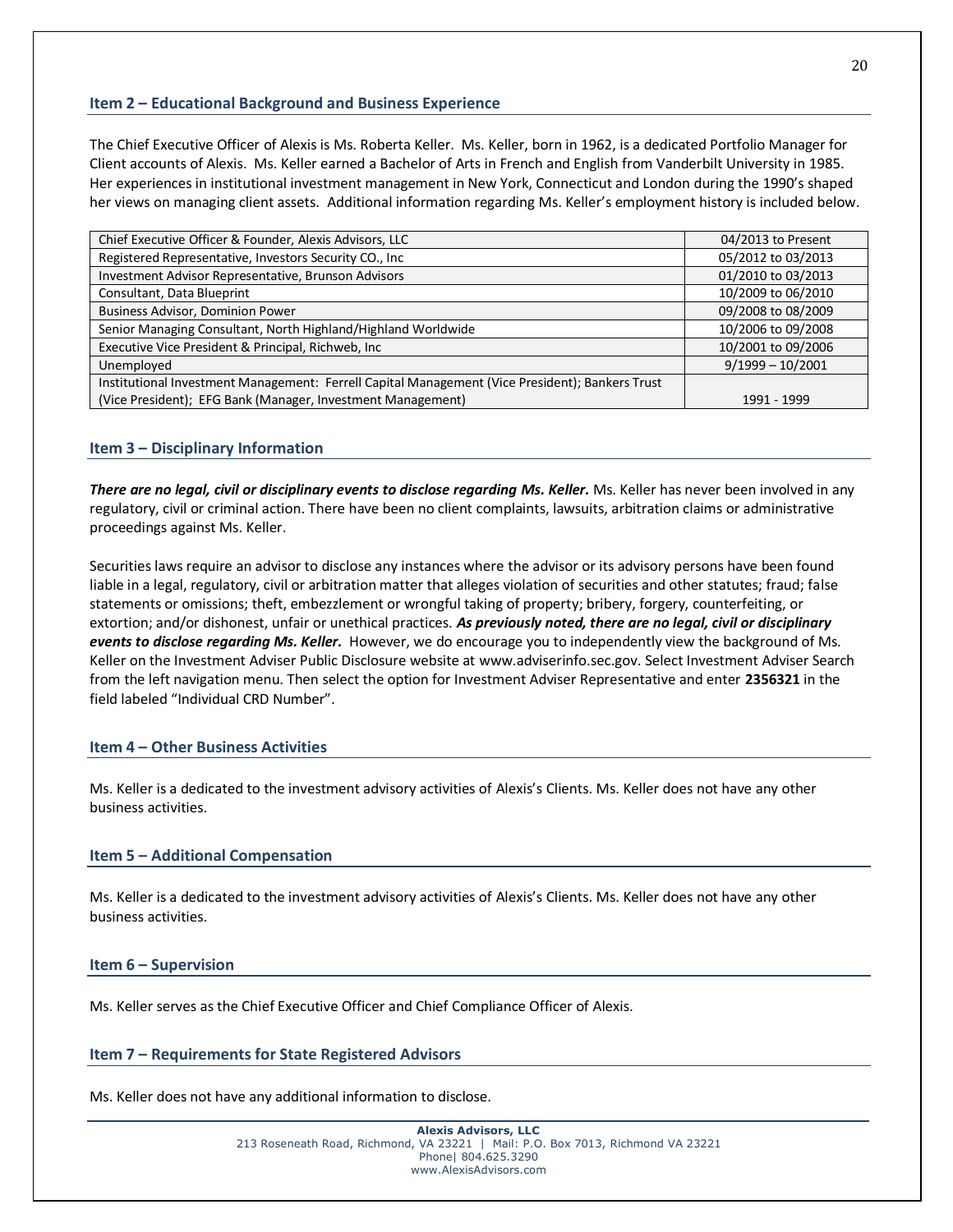## **Form ADV Part 2B Brochure Supplement**

**for**

**Jennifer Spicer**

**Effective: 3/30/2022**

This Brochure Supplement provides information about the background and qualifications of Jennifer Spicer (CRD# 7395377) in addition to the information contained in the Alexis Advisors, LLC ("Alexis" or the "Advisor" - CRD #167075) Disclosure Brochure. If you have not received a copy of the Disclosure Brochure or if you any questions about the contents of the Alexis Disclosure Brochure or this Brochure Supplement, please contact us at (804) 625.3290

Additional information about Ms. Spicer is available on the SEC's Investment Adviser Public Disclosure website at www.adviserinfo.sec.gov.